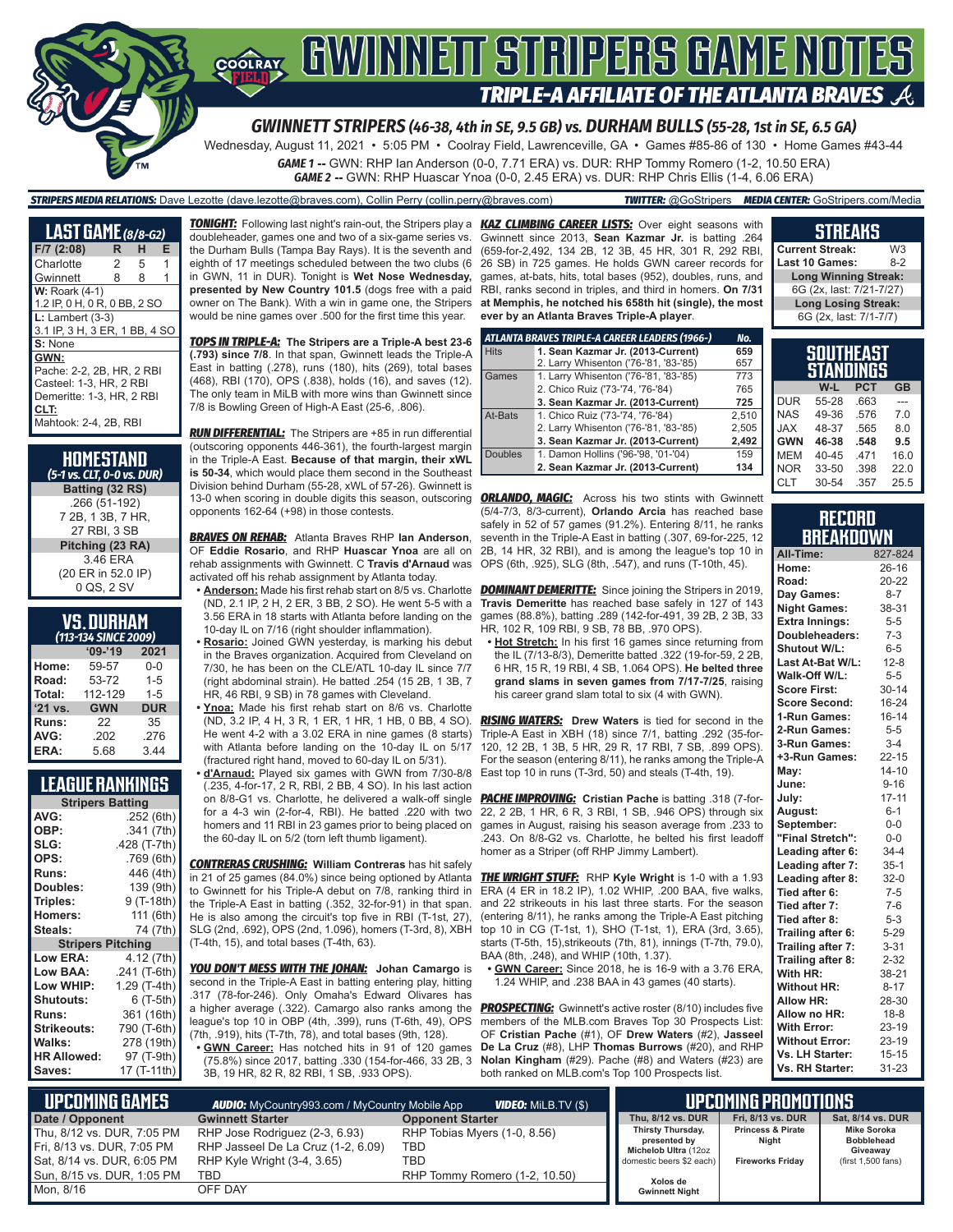

#### *WEDNESDAY, AUGUST 11, 2021 VS. DURHAM*

#### **MANAGER MATT TUIASOSOPO**

**Matt Tuiasosopo** is in his first season as Gwinnett manager and his third season as a coach in the Atlanta Braves organization in 2021. He was named the seventh manager in team history on 3/30/21. Tuiasosopo is both the youngest manager in team history (turned 35 on 5/10) and the first former Gwinnett player to manage the club (hit .221 with 19 HR, 73 RBI in 178 games from 2016-17).

Tuiasosopo made his managerial debut in 2019 with Class-A Rome, leading the club to a 65-74 record and earning Atlanta's Bobby Cox Award for minor league manager of the year. He was set to return to Rome in 2020, but was reassigned to the Braves Alternate Training Site at Coolray Field once the MiLB season was canceled.

| Tuiasosopo's Managerial Career | Games | W-L     | <b>PCT</b> | <b>Plavoffs</b> |
|--------------------------------|-------|---------|------------|-----------------|
| With Gwinnett (1 Season):      | 84    | 46-38   | .548       |                 |
| MiLB Career (2 Seasons):       | 223   | 111-112 | .498       |                 |

*All staff bios available in the 2021 Stripers Media Guide*

| EJECTIONS (3)              |                          |                         |  |  |
|----------------------------|--------------------------|-------------------------|--|--|
| Player/Coach               | Date/Inning              | <b>Umpire</b>           |  |  |
| <b>Ryan Goins</b>          | 5/25 vs. MEM, 7th Inning | <b>HP Clint Vondrak</b> |  |  |
| <b>MGR Matt Tuiasosopo</b> | 6/3 vs. JAX, 8th Inning  | <b>HP Alex Tosi</b>     |  |  |
| Travis Snider              | 7/30 at MEM, 8th Inning  | HP John Bacon           |  |  |

| TEAM DEFENSE (GTH IN TRIPLE-A EAST)                                                                                  |                                                   |                          |               |            |            |           |           |
|----------------------------------------------------------------------------------------------------------------------|---------------------------------------------------|--------------------------|---------------|------------|------------|-----------|-----------|
| <b>PCT</b>                                                                                                           | G                                                 | ТC                       | <b>PO</b>     | A          | Е          | <b>DP</b> | ΤP        |
| .983                                                                                                                 | 84                                                | 2999                     | 2183          | 764        | 52         | 81        |           |
| <b>Catchers</b>                                                                                                      |                                                   | <b>SB</b>                | $\mathsf{cs}$ | <b>ATT</b> | <b>PCT</b> | <b>PB</b> | W-L       |
| Casteel, Ryan                                                                                                        |                                                   |                          | O             |            | .000.      |           | $1 - 1$   |
| Contreras, William                                                                                                   |                                                   | 5                        | 0             | 5          | .000       | 2         | $12 - 1$  |
| d'Arnaud, Travis                                                                                                     |                                                   | $\overline{2}$           | 2             | 4          | .500       | U         | $5 - 1$   |
| Jackson, Alex                                                                                                        |                                                   | 10                       | 4             | 14         | .286       |           | $11 - 12$ |
| Lucroy, Jonathan                                                                                                     |                                                   | 18                       | 5             | 23         | .217       |           | $8 - 15$  |
| Martinez, Carlos                                                                                                     |                                                   | 3                        | 0             | 3          | .000       |           | $2 - 1$   |
| Morales, Jonathan                                                                                                    |                                                   | 10                       | 4             | 14         | .286       |           | $7 - 7$   |
| Total:                                                                                                               |                                                   | 49                       | 15            | 64         | .234       | 7         | 46-38     |
| Outfield Assists (22):<br>Waters (9), Demeritte (4), Ervin (4), Sanchez (2),<br>Almonte (1), Inciarte (1), Pache (1) |                                                   |                          |               |            |            |           |           |
| Pitcher Pickoffs (2):                                                                                                |                                                   | Y. Lopez (1), Muller (1) |               |            |            |           |           |
|                                                                                                                      | Catcher Pickoffs (2):<br>Casteel (1), Jackson (1) |                          |               |            |            |           |           |

## **STARTS**

|     | <b>By Batting Order</b>                                                                          |
|-----|--------------------------------------------------------------------------------------------------|
| 1:  | Waters (58), Pache (12), Inciarte (6), Arcia (5), Almonte (1), Ervin (1), Sanchez (1)            |
| 2:  | Pache (26), Kipnis (22), Arcia (17), Goins (7), Demeritte (3), Waters (3),                       |
|     | Almonte (1), Camargo (1), Ervin (1), Gore (1), Heredia (1) Sanchez (1)                           |
| 3:  | Arcia (34), Camargo (29), d'Arnaud (6), Demeritte (4), Jackson (3), Kipnis (3), Lucroy (3),      |
|     | Contreras (2)                                                                                    |
| 4:  | Camargo (32), Jackson (17), Demeritte (15), Lucroy (5), Contreras (4), Kipnis (4),               |
|     | Almonte (3), Casteel (3), Kazmar Jr. (1)                                                         |
| 5:  | Contreras (16), Lucroy (13), Goins (11), Kazmar Jr. (10), Almonte (8), Jackson (8),              |
|     | Demeritte (5), Kipnis (5), Camargo (3), Snider (2), Casteel (1), Ervin (1), Sanchez (1)          |
| 6:  | Goins (17), Casteel (10), Kazmar Jr. (10), Demeritte (8), Ervin (8), Snider (8),                 |
|     | Lucroy (5), Pache (5), Almonte (4), Sanchez (4), Waters (4), Jackson (1)                         |
| 7:  | Ervin (20), Kazmar Jr. (16), Goins (11), Sanchez (11), Snider (10), Pache (5),                   |
|     | Casteel (4), Demeritte (4), Morales (2), Almonte (1)                                             |
| 8:  | Sanchez (28), Ervin (12), Morales (11), Kazmar Jr. (9), Snider (8), Goins (5),                   |
|     | Casteel (4), Gore (4), Brugman (1), Martinez (1), Unroe (1)                                      |
| 9:  | Starting Pitchers (48), Morales (10), Sanchez (10), Ervin (3), Gore (3), Snider (3),             |
|     | Casteel (2), Kazmar Jr. (2), Martinez (2), Unroe (1)                                             |
|     | <b>By Position</b>                                                                               |
| C:  | Jackson (23), Lucroy (23), Morales (14), Contreras (13), d'Arnaud (6), Martinez (3),             |
|     | Casteel (2)<br>Camargo (33), Casteel (20), Snider (12), Kazmar Jr. (8), Morales (6), Lucroy (2), |
| 1B: | Unroe (2), Goins (1)                                                                             |
| 2B: | Kipnis (26), Goins (21), Sanchez (19), Kazmar Jr. (16), Arcia (1), Morales (1)                   |
| 3B: | Camargo (29), Kazmar Jr. (23), Sanchez (19), Goins (8), Arcia (3), Morales (2)                   |
| SS: | Arcia (47), Goins (21), Sanchez (14), Camargo (1), Kazmar Jr. (1)                                |
| LF: | Waters (26), Ervin (21), Almonte (9), Gore (8), Snider (7), Kipnis (5), Arcia (4),               |
|     | Demeritte (2), Heredia (1), Sanchez (1)                                                          |
| CF: | Pache (46), Waters (27), Ervin (6), Inciarte (5)                                                 |
| RF: | Demeritte (34), Ervin (18), Waters (12), Almonte (8), Snider (8), Sanchez (3),                   |
|     | Camargo (1)                                                                                      |
| DH: | Contreras (9), Jackson (6), Demeritte (3), Kipnis (3), Snider (3), Casteel (2), Pache (2),       |
|     | Almonte (1), Arcia (1), Brugman (1), Camargo (1), Ervin (1), Inciarte (1), Lucroy (1)            |
|     |                                                                                                  |
|     |                                                                                                  |
|     |                                                                                                  |

|               | <b>VS. 2021 OPPONENTS</b> |             |              |               |         |             |              |  |  |  |  |  |  |  |
|---------------|---------------------------|-------------|--------------|---------------|---------|-------------|--------------|--|--|--|--|--|--|--|
|               | Home                      | <b>Road</b> | <b>Total</b> |               | Home    | <b>Road</b> | <b>Total</b> |  |  |  |  |  |  |  |
| <b>CLT</b>    | $5 - 1$                   | $11 - 1$    | $16 - 2$     | COL           | ---     |             | ---          |  |  |  |  |  |  |  |
| <b>DUR</b>    | ---                       | $1 - 5$     | $1 - 5$      | LOU           | $4 - 2$ | ---         | $4 - 2$      |  |  |  |  |  |  |  |
| <b>JAX</b>    | 1-5                       | $- - -$     | $1 - 5$      | <b>MW DIV</b> | $4 - 2$ | $0-0$       | $4 - 2$      |  |  |  |  |  |  |  |
| <b>MEM</b>    | $5 - 1$                   | 7-5         | $12-6$       |               |         |             |              |  |  |  |  |  |  |  |
| <b>NAS</b>    | $6-6$                     | $0-6$       | $6 - 12$     |               |         |             |              |  |  |  |  |  |  |  |
| <b>NOR</b>    | $5 - 1$                   | 1-5         | $6-6$        |               |         |             |              |  |  |  |  |  |  |  |
| <b>SE DIV</b> | $22 - 14$                 | $20 - 22$   | 42-36        |               |         |             |              |  |  |  |  |  |  |  |

#### **LAST AT-BAT WINS** *(12)*

|                                                                                                                                                                                                                                                         |                                                                                                                                                                                                      | The Stripers are 12-8 (.600) in games decided in the last at-bat in 2021.                                                                                                                                                                                                                                         |
|---------------------------------------------------------------------------------------------------------------------------------------------------------------------------------------------------------------------------------------------------------|------------------------------------------------------------------------------------------------------------------------------------------------------------------------------------------------------|-------------------------------------------------------------------------------------------------------------------------------------------------------------------------------------------------------------------------------------------------------------------------------------------------------------------|
| Date/Opponent                                                                                                                                                                                                                                           | <b>Score</b>                                                                                                                                                                                         | <b>Game-Winning Play</b>                                                                                                                                                                                                                                                                                          |
| 5/4 at Charlotte<br>5/9 at Charlotte<br>5/14 vs. Louisville<br>5/16 vs. Louisville<br>5/25 vs. Memphis<br>6/9-G2 at Memphis<br>6/18 vs. Nashville<br>6/30 at Durham<br>7/18 at Charlotte<br>8/1 at Memphis<br>8/6 vs. Charlotte<br>8/8-G1 vs. Charlotte | 10-9 (12th)<br>12-9 (10th)<br>$2-1$ (8th)<br>5-4 $(9th)^*$<br>$2-1$ (9th) <sup>*</sup><br>$3-1$ (8th)<br>8-7 (10th)*<br>$2-1$ (9th)<br>13-12 (9th)<br>$4-2$ (9th)<br>4-3 $(11th)^*$<br>4-3 $(7th)^*$ | Almonte scores on E4 (Reynolds)<br>Camargo RBI single<br>Arcia solo HR<br>Arcia walk-off solo HR<br>Kazmar walk-off single<br>Waters RBI single<br>Arcia scores on E4 (Hiura on Lucroy FC)<br>Pache RBI single<br>Contreras RBI double<br>Ervin RBI single<br>Morales walk-off single<br>d'Arnaud walk-off single |
|                                                                                                                                                                                                                                                         |                                                                                                                                                                                                      |                                                                                                                                                                                                                                                                                                                   |

*\*Denotes "walk-off" win*

## **GWINNETT PLAYERS USED** *(56 IN 2021)*

**Pitchers (32)** Anderson, Ian Arano, Victor Biddle, Jesse Bradford, Chasen Burrows, Thomas Chavez, Jesse Davidson, Tucker De La Cruz, Jasseel *Edwards Jr., Carl* Flaa, Jay Greene, Shane Hernandez, Daysbel Horacek, Mitch Johnstone, Connor *Jones, Nate* Kelley, Trevor Kingham, Nolan Lee, Dylan Lopez, Yoan Martin, Chris Minter, A.J. Muller, Kyle Newcomb, Sean Roark, Tanner Rodriguez, Jose Santana, Edgar *Tice,Ty* Toussaint, Touki Webb, Jacob *Wilson, Bryse* Wright, Kyle Ynoa, Huascar

Almonte, Abraham Arcia, Orlando *Brugman, Jaycob* Camargo, Johan Casteel, Ryan Contreras, William d'Arnaud, Travis Demeritte, Travis Ervin, Phillip Goins, Ryan Gore, Terrance Heredia, Guillermo Inciarte, Ender *Jackson, Alex* Kazmar Jr., Sean Kipnis, Jason

*Lucroy, Jonathan* Martinez, Carlos Morales, Jonathan Pache, Cristian Sanchez, Yolmer Snider, Travis Unroe, Riley Waters, Drew

*Italics = Player no longer in Braves organization*

#### **BASS-LANTA**

OF Abraham Almonte RHP Ian Anderson INF/OF Orlando Arcia LHP Jesse Biddle INF Johan Camargo RHP Jesse Chavez C William Contreras C Travis d'Arnaud LHP Tucker Davidson RHP Carl Edwards Jr.

**30 players have played for both Gwinnett and Atlanta in 2021:** RHP Jay Flaa RHP Shane Greene OF Guillermo Heredia OF Ender Inciarte C Alex Jackson RHP Nate Jones INF Sean Kazmar Jr. C Jonathan Lucroy RHP Chris Martin LHP A.J. Minter

LHP Kyle Muller (Debut) LHP Sean Newcomb OF Cristian Pache RHP Edgar Santana RHP Ty Tice RHP Touki Toussaint RHP Jacob Webb RHP Bryse Wilson RHP Kyle Wright RHP Huascar Ynoa

## **ATLANTA BRAVES REHAB ASSIGNMENTS** *(10 IN 2021)*

**Player Injury (IL Date)** 

RHP Chris Martin RT Shoulder Inflammation (4/7) 5/5-5/11<br>CF Ender Inciarte Strained I T Hamstring (4/17) 5/6-5/12 OF Ender Inciarte Strained LT Hamstring (4/17) 5/6-5<br>OF Guillermo Heredia RT Hamstring Inflammation (5/1) 5/14 OF Guillermo Heredia RT Hamstring Inflammation (5/1) 5/14<br>C Alex Jackson Strained LT Hamstring (5/2) 5/21-6/9, 6/30-7/20 C Alex Jackson Strained LT Hamstring (5/2) 5/21-6/9<br>CF Cristian Pache RT Hamstring Inflammation (5/14) 5/29-6/1 OF Cristian Pache RT Hamstring Inflammation (5/14)<br>RHP Touki Toussaint RT Shoulder Strain (3/26) RHP Touki Toussaint RT Shoulder Strain (3/26) 6/22-7/15<br>C Travis d'Arnaud Torn LT Thumb Ligament (5/2) 7/30-8/10 C Travis d'Arnaud Torn LT Thumb Ligament (5/2) 7/30<br>RHP Ian Anderson RT Shoulder Inflammation (7/16) 8/5-RHP Ian Anderson RT Shoulder Inflammation (7/16) 8/5-<br>RHP Huascar Ynoa Fractured RT Hand (5/17) 8/6-RHP Huascar Ynoa Fractured RT Hand (5/17) 8/6- RT Abdominal Strain (7/7)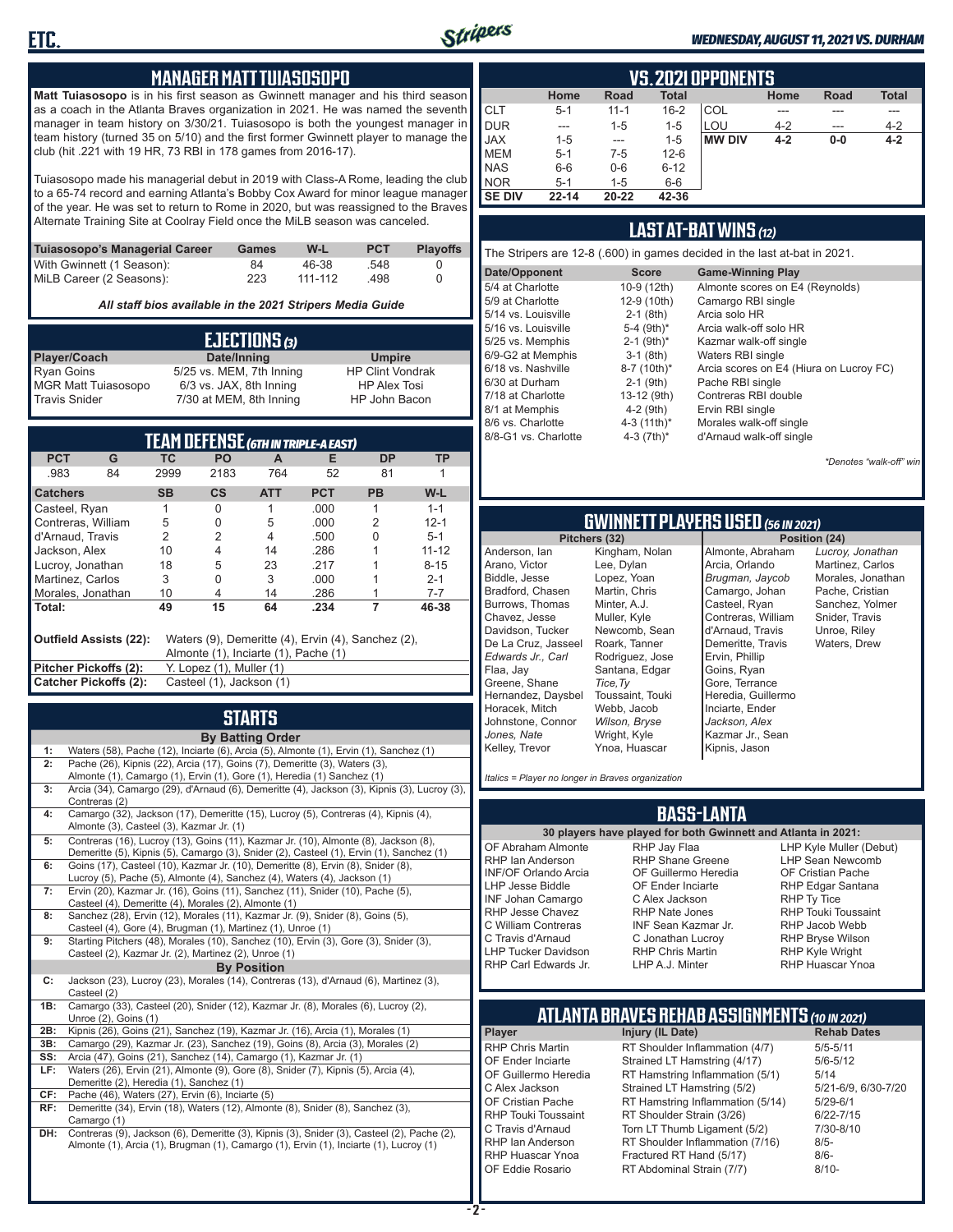### **G1 STARTING PITCHER**



**BRAVES 40-MAN ROSTER** 

#### *WEDNESDAY, AUGUST 11, 2021 VS. DURHAM*

# **36****IAN ANDERSON**

| ___  |     |                                                                       |
|------|-----|-----------------------------------------------------------------------|
| B/T: | R/R | <b>BORN:</b> 5/2/98 in Rexford, New York (Age 23)                     |
| HT:  | 6-3 | ACQUIRED: Braves' 1st round pick (3rd overall) in 2016 June draft out |
| WT:  | 170 | of Shenendehowa High School (Clifton Park, NY)                        |

*TONIGHT'S START:* Anderson makes his second rehab start with Gwinnett in game one of a six-game series vs. Durham ... Has been on Atlanta's 10-day injured list since 7/16 (right shoulder inflammation) ... Is 1-2 with a 6.67 ERA and .243 BAA in six career regular-season starts with Gwinnett ... Made his first rehab start for the Stripers on 8/5 vs. Charlotte (ND, 2.1 IP, 2 H, 2 ER, 3 BB, 2 SO in 10-6 loss).

*2021 WITH ATLANTA:* Entered the season ranked the Braves' No. 2 prospect and No. 18 in baseball by MLB.com ... Made Atlanta's Opening Day Roster for the first time ... Prior to injury, went 5-5 with a 3.56 ERA and .226 BAA in 18 starts (8 quality) ... Has five scoreless starts, including two of 7.0 IP (4/27 vs. CHC, 6/10 at PHI) ... Went 2-0 with a 2.48 ERA and .196 BAA in five April starts ... After going 4-1 with a 2.82 ERA in his first nine starts through 5/21, went 1-4 with a 4.40 ERA over his next nine starts.

*2020 SEASON:* Opened the year at the Braves' Alternate Training Site at Coolray Field ... Had his contract selected by Atlanta on 8/25 and made his MLB debut, going 3-2 with a 1.95 ERA and .172 BAA in six starts ... Won his debut start on 8/26 vs. the New York Yankees (6.0 IP, 1 H, 1 ER, 1 HR, 2 BB, 6 SO in 5-1 win, G1 of DH, solo HR by Luke Voit in 6th) ... Made four starts during his MLB Postseason debut, going 2-0 with a 0.96 ERA and .164 BAA ... Didn't allow a run over his first three Postseason starts, 10/1 vs. Cincinnati in the NLWCS (win, 6.0 IP, 2 H, 9 SO), 10/7 vs. Miami in the NLDS (win, 5.2 IP, 3 H, 8 SO), and 10/13 vs. the Los Angeles Dodgers in the NLCS (ND, 4.0 IP, 1 H, 5 SO) ... **Finished seventh in NL Rookie of the Year voting**.

*MiLB CAREER ACCOLADES:* **2018:** Florida State League Postseason All-Star (2-6, 2.52 ERA in 20 starts with Advanced-a Florida) ... **2019:** Southern League Midseason All-Star and SiriusXM MLB All-Star Futures Game selection (5-4, 2.85 ERA in 14 firsthalf starts with Double-A Mississippi) ... MiLB.com Braves Organization All-Star (8-7, 3.38 ERA in 26 starts between Mississippi and Triple-A Gwinnett.).

|              | <b>ANDERSON'S OVERALL STATS</b> |         |            |       |           |           |     |            |             |  |  |  |  |
|--------------|---------------------------------|---------|------------|-------|-----------|-----------|-----|------------|-------------|--|--|--|--|
| Year         | Team                            | $W-L$   | <b>ERA</b> | G/GS  | <b>HR</b> | <b>BB</b> | so  | <b>BAA</b> | <b>WHIP</b> |  |  |  |  |
| 12021        | ATLANTA (MLB)                   | $5 - 5$ | 3.56       | 18/18 | 9         | 39        | 98  | .226       | 1.25        |  |  |  |  |
|              | Gwinnett (AAA)                  | $0 - 0$ | 7.71       | 1/1   |           |           |     | .250       | 2.14        |  |  |  |  |
| MiLB Career: |                                 | 17-21   | 2.94       | 81/81 | 16        | 172       | 453 | 214        | 1.23        |  |  |  |  |
| MLB Career:  |                                 | $8-7$   | 3.16       | 24/24 | 10        | 53        | 139 | 213        | 1 21        |  |  |  |  |

|          | <b>ANDERSON'S 2021 SPLITS (WITH GWINNETT)</b> |           |                       |
|----------|-----------------------------------------------|-----------|-----------------------|
| Home:    | 0-0, 7.71 ERA (1G)                            | Road:     | $0-0, - -$ ERA $(0G)$ |
| Day:     | $0-0, - -$ ERA $(0G)$                         | Night:    | 0-0, 7.71 ERA (1G)    |
| Starter: | 0-0, 7.71 ERA (1G)                            | Reliever: | $0-0, - -$ ERA $(0G)$ |
| Vs. LHB: | .000 BAA, 0 HR                                | Vs. RHB:  | .333 BAA, 0 HR        |

| <b>ANDERSON VS. DURHAM</b>                                                           |         |      |               |               |     |   |  |   |  |  |  |  |  |
|--------------------------------------------------------------------------------------|---------|------|---------------|---------------|-----|---|--|---|--|--|--|--|--|
| W-L<br><b>SO</b><br><b>ERA</b><br><b>BB</b><br>GS<br>ER<br><b>HR</b><br>ΙP<br>н<br>G |         |      |               |               |     |   |  |   |  |  |  |  |  |
| 2019:                                                                                | $0 - 1$ | 8.31 |               | 2             | 82  | 9 |  |   |  |  |  |  |  |
| 2021:                                                                                | $0-0$   | $ -$ |               |               | 0.0 |   |  |   |  |  |  |  |  |
| Career:                                                                              | $0 - 1$ | 8.31 | $\mathcal{P}$ | $\mathcal{P}$ | 82  | 9 |  | っ |  |  |  |  |  |

|             | <b>ANDERSON'S HIGHS &amp; LOWS</b> |                                   |  |  |  |  |  |  |  |  |  |
|-------------|------------------------------------|-----------------------------------|--|--|--|--|--|--|--|--|--|
|             | <b>Season</b>                      | Career (MiLB and MLB)             |  |  |  |  |  |  |  |  |  |
| IP:         | 7.0 (3x, last: 7/1 vs. NYM)        | 7.2 (8/1/18, FLA at CHA)          |  |  |  |  |  |  |  |  |  |
| so:         | 9 (6/26 at CIN)                    | 14 (6/28/19, MIS vs. JXN)         |  |  |  |  |  |  |  |  |  |
| BB:         | 5 (7/11 at MIA)                    | 6 (2x, last: 8/30/19, GWN at DUR) |  |  |  |  |  |  |  |  |  |
| H:          | 7 (2x, last: 6/16 vs. BOS)         | 8 (5/30/17, ROM at GVL)           |  |  |  |  |  |  |  |  |  |
| <b>IER:</b> | 4 (6x, last: 7/11 at MIA)          | 6 (4/23/19, MIS vs. MTG)          |  |  |  |  |  |  |  |  |  |
| Low-Hit CG: | No 9.0 IP CG                       | No 9.0 IP CG                      |  |  |  |  |  |  |  |  |  |
| Low-ER CG:  | No 9.0 IP CG                       | No 9.0 IP CG                      |  |  |  |  |  |  |  |  |  |

|            |                 |               |     |   |          |           |                |           |           |           | <b>ANDERSON'S 2021 STARTS (ALL LEVELS)</b> |              |                                                |
|------------|-----------------|---------------|-----|---|----------|-----------|----------------|-----------|-----------|-----------|--------------------------------------------|--------------|------------------------------------------------|
| Team       | Date/Opp.       | <b>Result</b> | IP  | н | R.       | <b>ER</b> | <b>HR</b>      | <b>BB</b> | <b>SO</b> | NP-S      | Opp. Starter                               | <b>Final</b> | <b>Notes</b>                                   |
| ATL        | 4/4 at PHI      | <b>ND</b>     | 5.0 | 4 |          |           |                |           |           | 88-55     | Zach Eflin                                 | $L. 1-2$     | Did not receive any runs of support.           |
| <b>ATL</b> | 4/10 vs. PHI    | <b>ND</b>     | 5.1 | 5 | 4        | 4         | $\overline{2}$ |           | 6         | 89-56     | Zach Eflin                                 | W. 5-4       | HRs hit by Andrew McCutchen, Bryce Harper.     |
| <b>ATL</b> | 4/15 vs. MIA    | <b>ND</b>     | 5.0 | 6 | 3        | 3         | $\Omega$       | 4         | 6         | 98-57     | <b>Trevor Rogers</b>                       | W. 7-6       | Dansby Swanson hit walk-off single in 9th.     |
| <b>ATL</b> | 4/21 at NYY     | W. 1-0        | 6.2 | 4 | 0        | 0         | $\Omega$       | 4         | 4         | 97-65     | Corey Kluber                               | W. 4-1       | All 4 hits allowed were singles.               |
| <b>ATL</b> | 4/27 vs. CHC    | W. 2-0        | 7.0 |   | 0        | 0         | $\Omega$       |           | 8         | 90-59     | <b>Trevor Williams</b>                     | W. 5-0       | Tied MLB career high in IP (9/12/20 at WSH).   |
| <b>ATL</b> | 5/2 at TOR      | L. 2-1        | 4.0 | 6 | 4        | 4         | 0              | 2         | 5         | 89-56     | Ross Stripling                             | $L. 2 - 7$   | Allowed a pair of doubles.                     |
| <b>ATL</b> | 5/8 vs. PHI     | <b>ND</b>     | 6.0 | 6 | 3        | 3         |                | 3         |           | 94-52     | Vince Velasquez                            | W. 8-7       | Braves overcame 3-run deficit to win in 12th.  |
| <b>ATL</b> | 5/15 at MIL     | W. 3-1        | 6.0 | 2 |          |           | $\Omega$       | 4         | 4         | 110-61    | <b>Brett Anderson</b>                      | W. 5-1       | Threw a professional career-high 110 pitches.  |
| <b>ATL</b> | 5/21 vs. PIT    | W. 4-1        | 6.0 | 6 | 0        | 0         | 0              | 0         | 6         | $92 - 62$ | Tyler Anderson                             | W. 20-1      | First start with 0 BB since 9/24/20 vs. MIA.   |
| <b>ATL</b> | 5/29 at NYM     | L. 4-2        | 4.0 |   | 4        | 4         | 2              |           | 6         | 87-55     | Taijuan Walker                             | L. 2-13      | Most hits allowed in MLB start since 9/24/20.  |
| <b>ATL</b> | 6/4 vs. LAD     | L. 4-3        | 4.1 |   | 4        | 4         | $\Omega$       | 3         | 6         | 98-57     | Julio Urias                                | $L, 5-9$     | LAD scored 8 runs in the 5th inning.           |
| <b>ATL</b> | 6/10 at PHI     | <b>ND</b>     | 7.0 | 4 | $\Omega$ | 0         | 0              |           | 4         | 98-66     | Zack Wheeler                               | L, 3-4       | PHI scored 3 runs in 10th inning for walk-off. |
| <b>ATL</b> | 6/16 vs. BOS    | <b>ND</b>     | 4.0 |   | 4        | 4         | $\Omega$       |           | 5         | 87-57     | <b>Garrett Richards</b>                    | L. 8-10      | Allowed 4 doubles.                             |
| <b>ATL</b> | G2, 6/21 at NYM | W. 5-3        | 5.1 | 3 | 0        | 0         | $\Omega$       |           | 5         | 85-50     | Jerad Eickhoff                             | W, 1-0       | Ronald Acuña Jr. HR was only run in game.      |
| <b>ATL</b> | 6/26 at CIN     | L. 5-4        | 6.0 | 5 | 3        | 3         |                |           | 9         | 97-60     | Luis Castillo                              | L. 1-4       | Tied most MLB strikeouts (9/12/20 at WSH).     |
| <b>ATL</b> | 7/1 vs. NYM     | <b>ND</b>     | 7.0 | 3 | 2        | 2         |                | 2         | 2         | 97-59     | Jacob deGrom                               | W, 4-3       | Freddie Freeman hit walk-off single in 9th.    |
| <b>ATL</b> | 7/6 at PIT      | <b>ND</b>     | 5.0 | 5 |          |           | $\Omega$       | 3         | 4         | 91-56     | Chad Kuhl                                  | $L. 1-2$     | Pittsburgh won on a walk-off walk.             |
| <b>ATL</b> | 7/11 at MIA     | L. 5-5        | 2.1 | 6 | 4        | 4         |                | 5         | 4         | 64-32     | Pablo Lopez                                | L. 4-7       | Placed on 10-day IL on 7/16.                   |
| <b>GWN</b> | 8/5 vs. CLT     | <b>ND</b>     | 2.1 | 2 | 2        | 2         |                | 3         | 2         | 47-24     | Jonathan Stiever                           | L. 6-10      | Both runs scored after his exit (Johnstone).   |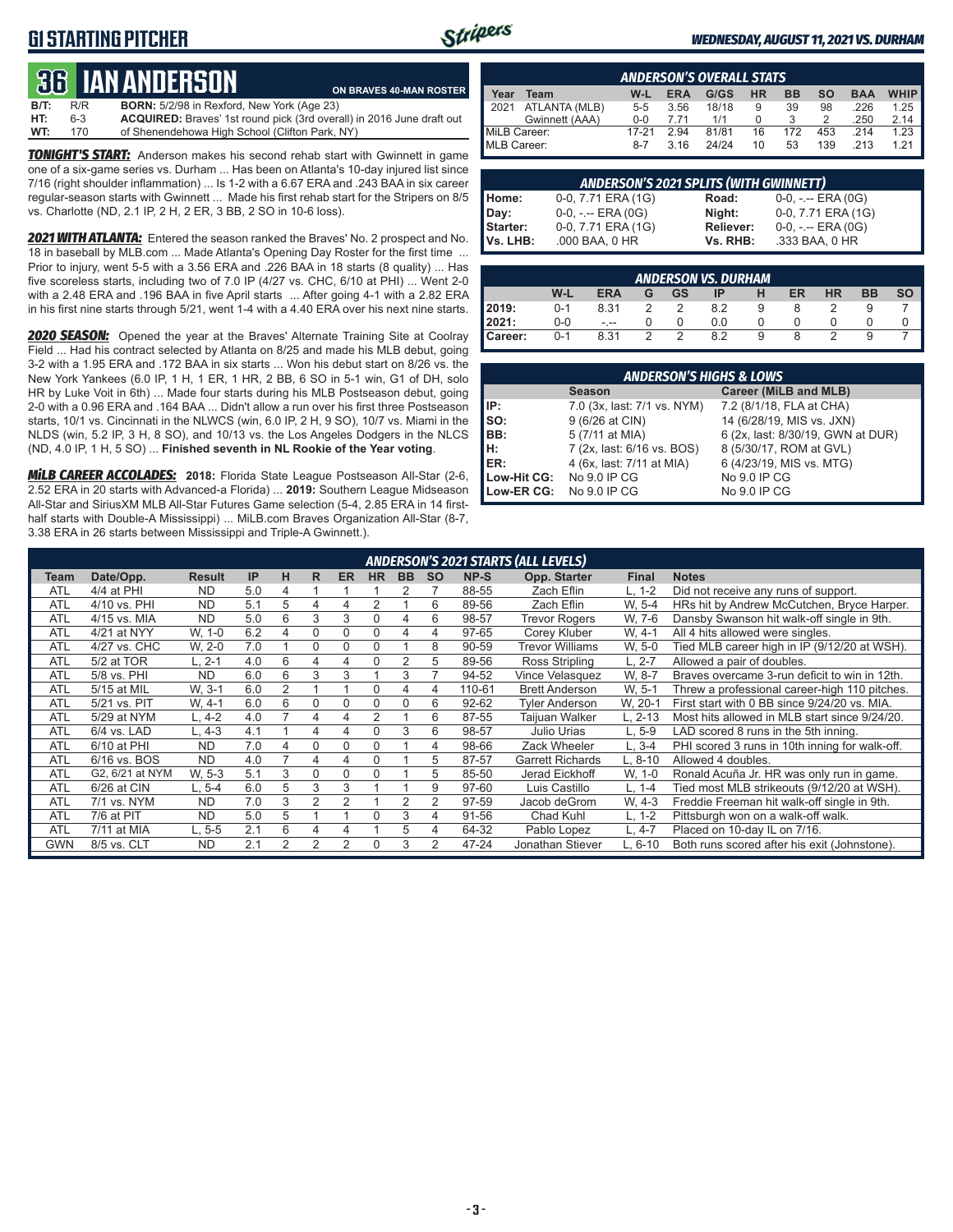### **G2 STARTING PITCHER**



#### *WEDNESDAY, AUGUST 11, 2021 VS. DURHAM*

## **19****huascar ynoa**

**B/T:** R/R **BORN:** 5/28/98 in Puerto Plata, Dominican Republic (Age 23)<br>**HT:** 6-2 **ACQUIRED:** Via trade with Minnesota in exchange for LHP Ja 6-2 **ACQUIRED:** Via trade with Minnesota in exchange for LHP Jaime<br>220 Garcia, C Anthony Recker, and cash on 7/24/17. **WT:** 220 Garcia, C Anthony Recker, and cash on 7/24/17. **ON BRAVES 40-MAN ROSTER**

*TONIGHT'S START:* Ynoa makes his second rehab start for Gwinnett and third rehab appearance overall (0-1, 11.12 ERA) in game two of a six-game series vs. Durham ... Is on Atlanta's injured list (10-day on 5/17, transferred to 60-day on 5/31) while recovering from a right hand fracture suffered after his exit on 5/16 at Milwaukee.

**GWINNETT CAREER:** Tonight is his 19th game (16th start) with Gwinnett dating back to his 2019 Triple-A debut ... He is 3-5 with a 5.19 ERA and .275 BAA career with the Stripers ... Prior to his rehab start on 8/6 vs. Charlotte, he had not started for the Gwinnett since 9/2/19 at Durham (win, 5.0 IP, 3 H, 1 ER, 4 BB, 4 SO in 8-5 victory).

*2021 WITH ATLANTA:* Made Atlanta's Opening Day roster for the first time in his career ... Went 4-2 with a 3.02 ERA and .216 BAA in nine games (8 starts) prior to the injury ... Earned his first career MLB win on 4/23 vs. Arizona (6.0 IP, 2 H, 2 ER, 1 HR, 1 BB, 5 SO) ... Over four starts from 4/23-5/9, went 4-0 with a 1.11 ERA (3 ER in 24.1 IP), .165 BAA, and 0.82 WHIP ... At the plate, homered in back-to-back games on 4/28 vs. the Chicago Cubs (first pro homer, solo off Kyle Hendricks) and 5/4 at Washington (go-ahead grand slam off Tanner Rainey) ... In nine total games, batted .353 (6-for-17, 1 2B, 1 HR, 3 R, 6 RBI, 1.118 OPS).

*2020 SEASON:* Spent most of the season at the Braves' Alternate Training Site at Coolray Field ... Recalled by Atlanta twice, on 8/4 and 9/10 ... Went 0-0 with a 5.82 ERA and .277 BAA in nine games (5 starts) ... Made his MLB Postseason debut in Game 3 of the NLCS vs. the Los Angeles Dodgers, pitching 4.0 scoreless innings (1 H, 1 HB, 4 BB, 4 SO) in Atlanta's 15-3 loss.

*2019 SEASON:* Pitched across three levels of the Braves organization (4-8, 5.09 ERA in 26G, 17 starts) and made his MLB debut with Atlanta (0-0, 18.00 ERA in 2G) ... Spent the majority of the season with Triple-A Gwinnett (3-5, 5.33 ERA in 17G, 14 starts) after logging time with Advanced-A Florida (3G) and Double-A Mississippi (6G).

|              | <b>YNOA'S OVERALL STATS</b> |         |            |       |           |           |     |            |             |  |  |  |  |
|--------------|-----------------------------|---------|------------|-------|-----------|-----------|-----|------------|-------------|--|--|--|--|
| Year         | Геаm                        | W-L     | <b>ERA</b> | G/GS  | <b>HR</b> | <b>BB</b> | so  | <b>BAA</b> | <b>WHIP</b> |  |  |  |  |
| 2021         | ATLANTA (MLB)               | $4 - 2$ | 3.02       | 9/8   |           | 11        | 50  | .216       | 1.05        |  |  |  |  |
|              | Rome (Adv-A)                | $0 - 1$ | 27.00      | 1/1   |           |           | 2   | .571       | 4.50        |  |  |  |  |
|              | Gwinnett (AAA)              | $0 - 0$ | 2.45       | 1/1   |           |           | 4   | .267       | 1.09        |  |  |  |  |
| MiLB Career: |                             | 17-35   | 4.42       | 90/81 | 29        | 171       | 395 | .246       | 1.40        |  |  |  |  |
| MLB Career:  |                             | $4-2$   | 4.54       | 20/13 | 10        | 25        | 70  | .245       | 1.30        |  |  |  |  |

|          | <b>YNOA'S 2021 SPLITS (WITH GWINNETT)</b> |                  |                       |
|----------|-------------------------------------------|------------------|-----------------------|
| Home:    | 0-0, 2.45 ERA (1G)                        | Road:            | $0-0, - -$ ERA $(0G)$ |
| Day:     | $0-0, - -$ ERA $(0G)$                     | Night:           | 0-0, 2.45 ERA (1G)    |
| Starter: | 0-0, 2.45 ERA (1G)                        | <b>Reliever:</b> | $0-0, - -$ ERA $(0G)$ |
| Vs. LHB: | .000 BAA, 0 HR                            | Vs. RHB:         | .308 BAA, 1 HR        |

|         | <b>YNOA VS. DURHAM</b>                                       |      |  |   |      |  |  |  |  |  |  |  |  |  |
|---------|--------------------------------------------------------------|------|--|---|------|--|--|--|--|--|--|--|--|--|
|         | W-L<br><b>ERA</b><br><b>HR</b><br>GS<br>ER<br>BB<br>IP<br>SO |      |  |   |      |  |  |  |  |  |  |  |  |  |
| 2019:   | $2 - 1$                                                      | 1.69 |  |   | 21.1 |  |  |  |  |  |  |  |  |  |
| 2021:   | 0-0                                                          | --   |  |   | 0.0  |  |  |  |  |  |  |  |  |  |
| Career: | $2 - 1$                                                      | 1.69 |  | 2 | 211  |  |  |  |  |  |  |  |  |  |

| <b>YNOA'S HIGHS &amp; LOWS</b> |                           |                                     |  |  |  |  |  |  |  |  |  |
|--------------------------------|---------------------------|-------------------------------------|--|--|--|--|--|--|--|--|--|
|                                | <b>Season</b>             | Career (MiLB and MLB)               |  |  |  |  |  |  |  |  |  |
| IIP:                           | 7.0 (5/4 at WSH)          | 7.0 (5x, last: 5/4/21, ATL at WSH)  |  |  |  |  |  |  |  |  |  |
| so:                            | 10 (4/12 vs. MIA)         | 11 (2x, last: 7/29/19, GWN vs. DUR) |  |  |  |  |  |  |  |  |  |
| IBB:                           | 2 (3x, last: 5/16 at MIL) | 5 (3x, last: 6/26/19, GWN at CLT)   |  |  |  |  |  |  |  |  |  |
| H:                             | 9 (5/16 at MIL)           | 9 (2x, last: 5/16/21, ATL at MIL)   |  |  |  |  |  |  |  |  |  |
| <b>IER:</b>                    | 6 (2x, last: 8/1 vs. ASH) | 9 (8/8/18, FLA vs. PMB)             |  |  |  |  |  |  |  |  |  |
| Low-Hit CG:                    | None                      | None                                |  |  |  |  |  |  |  |  |  |
| Low-ER CG:                     | None                      | None                                |  |  |  |  |  |  |  |  |  |

|            | <b>YNOA'S 2021 STARTS (ALL LEVELS)</b> |               |                |   |   |    |    |           |           |        |                        |              |                                                 |  |
|------------|----------------------------------------|---------------|----------------|---|---|----|----|-----------|-----------|--------|------------------------|--------------|-------------------------------------------------|--|
| Team       | Date/Opp.                              | <b>Result</b> | ΙP             | н | R | ER | HR | <b>BB</b> | <b>SO</b> | NP-S   | Opp. Starter           | <b>Final</b> | <b>Notes</b>                                    |  |
| <b>ATL</b> | 4/7-G2 at WSH                          | <b>ND</b>     | 5.0            |   |   |    |    |           |           | 68-44  | Stephen Strasburg      | W. 2-0       | Exited with 0-0 score after 5th inning.         |  |
| <b>ATL</b> | 4/12 vs. MIA                           | <b>ND</b>     | 6.0            |   |   |    |    |           | 10        | 82-55  | Sandy Alcantara        | $L.3 - 5$    | Allowed solo homer to Adam Duvall.              |  |
| ATL        | 4/17 at CHC                            | L. 0-1        | 4 <sub>c</sub> |   |   | 6  |    |           |           | 72-47  | <b>Trevor Williams</b> | L. 4-13      | Willson Contreras hit two of three HRs allowed. |  |
| <b>ATL</b> | $4/23$ vs. ARI                         | W. 1-1        | 6.0            |   |   |    |    |           |           | 82-52  | Luke Weaver            | W. 5-4       | First career Major League win.                  |  |
| <b>ATL</b> | 4/28 vs. CHC                           | W. 2-1        | 5.1            |   |   |    |    |           |           | 101-66 | Kyle Hendricks         | W. 10-0      | Hit first professional home run in 4th inning.  |  |
| <b>ATL</b> | 5/4 at WSH                             | W. 3-1        | 7.0            |   |   |    |    |           |           | 96-63  | Joe Ross               | W. 6-1       | Smashed 6th-inning grand slam.                  |  |
| <b>ATL</b> | 5/9 vs. PHI                            | W. 4-1        | 6.0            |   |   |    |    |           |           | 92-59  | Aaron Nola             | W. 6-1       | Earned 4th-straight win for first time in pros. |  |
| ATL        | 5/16 at MIL                            | $L.4-2$       | 4.1            | 9 | 5 |    |    |           |           | 93-60  | <b>Freddy Peralta</b>  | $L.9-10$     | Broke right hand after exiting the game.        |  |
| <b>ROM</b> | 8/1 vs. ASH                            | $L. 0-1$      | 2.0            | 8 | 6 | 6  |    |           |           | 51-35  | <b>Tyler Brown</b>     | $L.6-14$     | First rehab appearance.                         |  |
| <b>GWN</b> | 8/6 vs. CLT                            | ND            | 3.2            |   |   |    |    |           |           | 68-46  | John Parke             | W. 4-3       | Yielded a two-run homer to Yermin Mercedes.     |  |

| <b>STRIPERS STARTING PITCHERS (13 IN 2021)</b> |                                                                                                                                                |            |    |          |         |                             |                            |                                                    |  |  |  |  |  |  |
|------------------------------------------------|------------------------------------------------------------------------------------------------------------------------------------------------|------------|----|----------|---------|-----------------------------|----------------------------|----------------------------------------------------|--|--|--|--|--|--|
| <b>Pitcher</b>                                 | W-L                                                                                                                                            | <b>ERA</b> | GS | QS       |         | <b>Team W-L Run Support</b> | <b>Last Gwinnett Start</b> | <b>Final Line</b>                                  |  |  |  |  |  |  |
| Anderson, Ian                                  | $0 - 0$                                                                                                                                        | 7.71       |    |          | $0 - 1$ | 2.00 RPG (2 Tot.)           | 8/5 vs. CLT (ND)           | 2.1 IP, 2 H, 2 R, 2 ER, 3 BB, 2 SO (47p/24s)       |  |  |  |  |  |  |
| Burrows, Thomas                                | $0 - 0$                                                                                                                                        | 0.00       |    | 0        | $1 - 0$ | $0.00$ RPG $(0$ Tot.)       | 7/21-G1 vs. NOR (ND)       | 1.0 IP, 0 H, 1 R, 0 ER, 3 BB, 2 SO (32p/13s)       |  |  |  |  |  |  |
| Davidson, Tucker                               | $2 - 1$                                                                                                                                        | 0.90       | 3  | 3        | $2 - 1$ | 5.33 RPG (16 Tot.)          | 5/23 at NAS (L)            | 6.0 IP, 1 H, 1 R, 1 ER, 1 BB, 9 SO, 1 HR (82p/51s) |  |  |  |  |  |  |
| De La Cruz, Jasseel                            | 2.43 RPG (34 Tot.)<br>8/8-G2 vs. CLT (ND)<br>4.0 IP, 5 H, 2 R, 2 ER, 3 BB, 1 SO, 1 HBP (69p/42s)<br>$0 - 2$<br>14<br>$8-6$<br>6.48<br>$\Omega$ |            |    |          |         |                             |                            |                                                    |  |  |  |  |  |  |
| Johnstone, Connor                              | $1 - 6$                                                                                                                                        | 7.16       | 11 | $\Omega$ | $4 - 7$ | 1.82 RPG (20 Tot.)          | 7/31 at MEM (ND)           | 2.0 IP, 1 H, 0 R, 0 BB, 1 SO (27p/15s)             |  |  |  |  |  |  |
| Kingham, Nolan                                 | $0 - 3$                                                                                                                                        | 8.44       | 5  | $\Omega$ | $2 - 3$ | 1.40 RPG (7 Tot.)           | 7/30 at MEM (ND)           | 5.0 IP, 7 H, 5 R, 5 ER, 3 BB, 2 SO, 2 HR (94p/64s) |  |  |  |  |  |  |
| Muller, Kyle                                   | $2 - 2$                                                                                                                                        | 3.92       | 9  |          | $7-2$   | 4.22 RPG (38 Tot.)          | $7/14$ at CLT (ND)         | 4.0 IP, 1 H, 0 R, 2 BB, 4 SO, 1 WP (71p/44s)       |  |  |  |  |  |  |
| Roark, Tanner                                  | $0 - 0$                                                                                                                                        | 0.00       |    |          | $2 - 0$ | 4.00 RPG (8 Tot.)           | 7/25 vs. NOR (ND)          | 3.0 IP, 1 H, 0 R, 0 BB, 3 SO, 1 HBP (32p/23s)      |  |  |  |  |  |  |
| Rodriguez, Jose                                | $2 - 3$                                                                                                                                        | 7.44       | 9  | $\Omega$ | $4 - 5$ | 2.89 RPG (26 Tot.)          | 8/4 vs. CLT (W)            | 5.0 IP, 2 H, 0 R, 0 BB, 4 SO (61p/45s)             |  |  |  |  |  |  |
| Toussaint. Touki                               | $2 - 1$                                                                                                                                        | 4.32       | 4  | 2        | $2 - 2$ | 3.50 RPG (14 Tot.)          | 7/13 at CLT (W)            | 6.0 IP, 3 H, 2 R, 2 ER, 3 BB, 7 SO, 1 HR (89p/54s) |  |  |  |  |  |  |
| Wilson, Bryse                                  | $4 - 2$                                                                                                                                        | 4.47       | 9  | 3        | $6 - 3$ | 3.00 RPG (27 Tot.)          | 7/7 vs. NAS (ND)           | 5.0 IP, 8 H, 5 R, 5 ER, 2 BB, 2 SO, 2 HR (81p/50s) |  |  |  |  |  |  |
| Wright, Kyle                                   | $3 - 4$                                                                                                                                        | 3.65       | 15 | 5        | $7-8$   | 1.93 RPG (29 Tot.)          | 8/8-G1 vs. CLT (ND)        | 4.2 IP, 6 H, 3 R, 2 ER, 3 BB, 6 SO, 1 HR (97p/62s) |  |  |  |  |  |  |
| Ynoa, Huascar                                  | $0 - 0$                                                                                                                                        | 2.45       |    |          | $1 - 0$ | $0.00$ RPG $(0$ Tot.)       | 8/6 vs. CLT (ND)           | 3.2 IP, 4 H, 3 R, 1 ER, 0 BB, 4 SO, 1 HR (68p/46s) |  |  |  |  |  |  |
| Total:                                         | $16-24$                                                                                                                                        | 5.00       | 84 | 15       | 46-38   | 2.63 RPG (221 Tot.)         |                            |                                                    |  |  |  |  |  |  |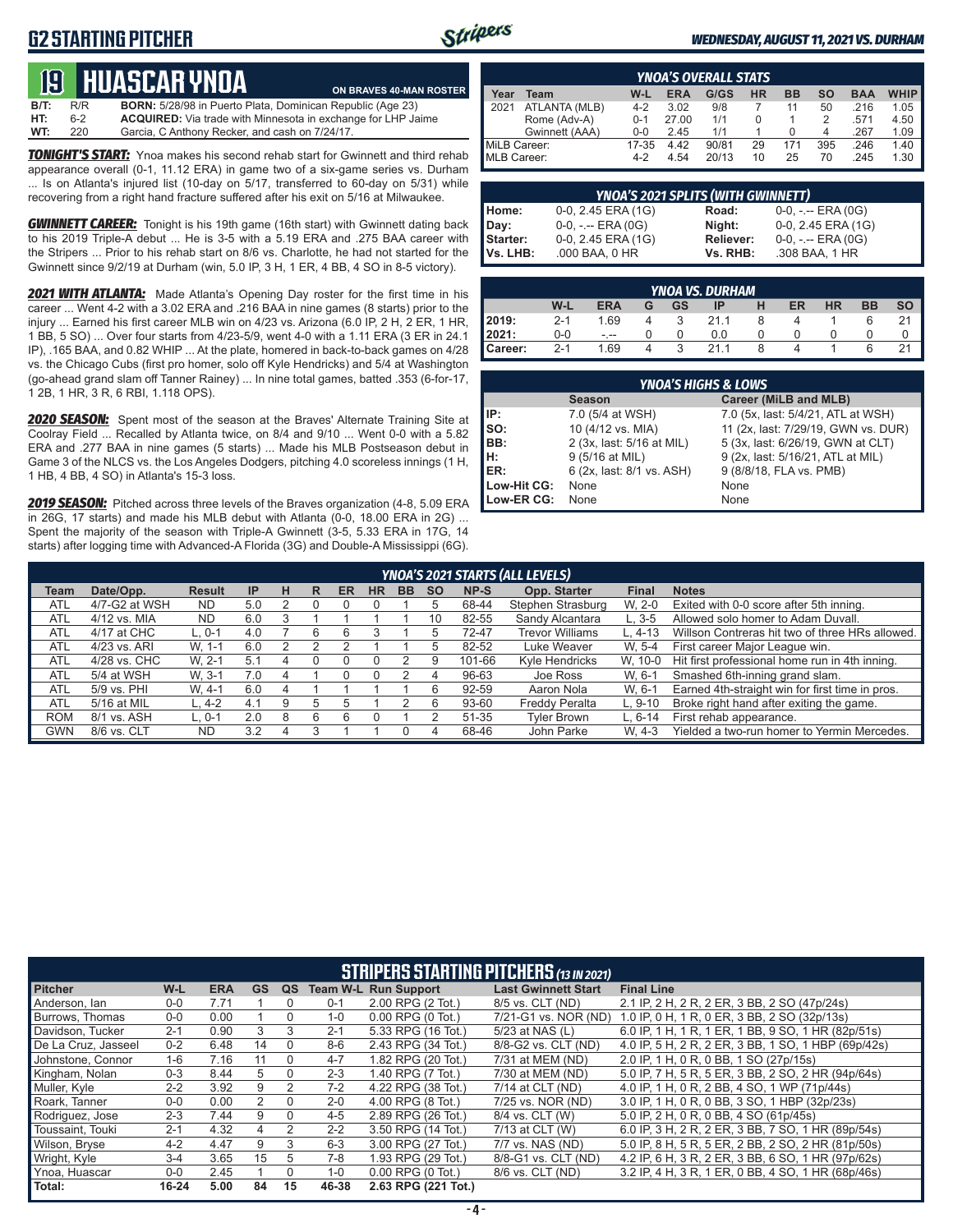#### **BULLPEN**



#### *WEDNESDAY, AUGUST 11, 2021 VS. DURHAM*

|                                                                                     | <b>STRIPERS PITCHING BREAKDOWN</b> |            |       |       |           |           |           |           |            |  |  |  |  |  |
|-------------------------------------------------------------------------------------|------------------------------------|------------|-------|-------|-----------|-----------|-----------|-----------|------------|--|--|--|--|--|
|                                                                                     | W-L                                | <b>ERA</b> | IP    | R     | <b>ER</b> | <b>HR</b> | <b>BB</b> | <b>SO</b> | <b>BAA</b> |  |  |  |  |  |
| Starters:                                                                           | $16 - 24$                          | 4.98       | 356.0 | 209   | 197       | 55        | 143       | 355       | 261 I      |  |  |  |  |  |
| <b>Relievers:</b>                                                                   | $30 - 14$                          | 3.29       | 371.2 | 152   | 136       | 42        | 135       | 435       | .222 l     |  |  |  |  |  |
| Total:                                                                              | 46-38                              | 4.12       | 727.2 | - 361 | 333       | 97        | 278       | 790       | .241       |  |  |  |  |  |
| <b>Saves/Opp:</b> 17/30 (56.7%) <b>Holds:</b> 34<br><b>IR/Scored:</b> 59/23 (38.9%) |                                    |            |       |       |           |           |           |           |            |  |  |  |  |  |

|            | <b>PITCHING BY MONTH</b> |            |       |     |     |           |           |           |            |  |  |  |  |  |
|------------|--------------------------|------------|-------|-----|-----|-----------|-----------|-----------|------------|--|--|--|--|--|
|            | W-L                      | <b>ERA</b> | IP    | R   | ER  | <b>HR</b> | <b>BB</b> | <b>SO</b> | <b>BAA</b> |  |  |  |  |  |
| May:       | $14 - 10$                | 3.50       | 211.0 | 90  | 82  | 28        | 65        | 240       | 222        |  |  |  |  |  |
| June:      | $9 - 16$                 | 4.55       | 213.2 | 115 | 108 | 26        | 94        | 223       | 263        |  |  |  |  |  |
| July:      | $17 - 11$                | 4.50       | 242.0 | 131 | 121 | 37        | 100       | 261       | 240        |  |  |  |  |  |
| August:    | $6 - 1$                  | 3.25       | 61.0  | 25  | 22  | 6         | 19        | 66        | .240       |  |  |  |  |  |
| September: |                          |            |       |     |     |           |           |           |            |  |  |  |  |  |

| <b>RELIEF SUMMARY (CURRENT STRIPERS ONLY, GWINNETT STATS ONLY)</b> |         |            |    |           |                          |        |              |                    |                                                          |                         |  |  |  |
|--------------------------------------------------------------------|---------|------------|----|-----------|--------------------------|--------|--------------|--------------------|----------------------------------------------------------|-------------------------|--|--|--|
| <b>Pitcher</b>                                                     | $W-L$   | <b>ERA</b> | G  | <b>GF</b> | <b>HLD</b>               | SV/OPP | <b>IR/RS</b> | <b>Last Outing</b> | <b>Last Final Line</b>                                   | <b>Scoreless Streak</b> |  |  |  |
| Arano, Victor                                                      | $1 - 1$ | 3.18       | 21 |           | 3                        | 1/3    | 2/0          | 8/5 vs. CLT        | 1.0 IP, 0 H, 0 R, 1 BB, 2 SO (16p/12s)                   | 5G (6.0 IP)             |  |  |  |
| Biddle, Jesse (L)                                                  | $0 - 1$ | i.80       | 20 |           | 3                        | 0/1    | 8/3          |                    | 8/8-G1 vs. CLT 1.1 IP, 2 H, 0 R, 1 BB, 1 SO (19p/12s)    | 5G (5.1 IP)             |  |  |  |
| Bradford, Chasen                                                   | $4 - 0$ | 4.10       | 25 | 3         | 5                        | 0/1    | 2/2          | 8/5 vs. CLT        | 1.0 IP, 3 H, 1 R, 1 ER, 0 BB, 1 SO (17p/13s)             | -6G                     |  |  |  |
| Burrows, Thomas (L)                                                | $2 - 0$ | 2.76       | 22 |           | 3                        | 0/0    | 15/6         | 8/6 vs. CLT        | 1.0 IP, 1 H, 0 R, 1 BB, 2 SO (27p/17s)                   | 3G (3.0 IP)             |  |  |  |
| De La Cruz, Jasseel                                                | $1 - 0$ | 1.93       |    |           |                          | 0/0    | 0/0          | 7/10 vs. NAS       | 3.0 IP, 0 H, 0 R, 3 BB, 3 SO (49p/28s)                   | 2G (4.0 IP)             |  |  |  |
| Flaa, Jay                                                          | $1 - 1$ | 5.31       | 20 | 5         |                          | 1/1    | 2/0          | 8/6 vs. CLT        | 1.0 IP, 0 H, 0 R, 1 BB, 0 SO (16p/9s)                    | 4G (4.0 IP)             |  |  |  |
| Horacek, Mitch (L)                                                 | $1 - 2$ | 4.80       | 13 | 3         | $\overline{\phantom{a}}$ | 0/0    | 3/3          | 8/5 vs. CLT        | 1.0 IP, 0 H, 0 R, 0 BB, 2 SO (11p/7s)                    | 2G (2.0 IP)             |  |  |  |
| Johnstone, Connor                                                  | $2 - 0$ | 1.53       | 12 |           |                          | 0/0    | 8/5          | 8/5 vs. CLT        | 0.2 IP, 1 H, 0 R, 0 BB, 0 SO (12p/9s)                    | 3G (2.1 IP)             |  |  |  |
| Kelley, Trevor                                                     | $1 - 2$ | .69        | 23 |           | 5                        | 0/2    | 4/1          | 8/6 vs. CLT        | 1.0 IP, 1 H, 0 R, 1 BB, 0 SO (14p/8s)                    | 3G (3.0 IP)             |  |  |  |
| Kingham, Nolan                                                     | $0 - 1$ | 21.00      |    |           |                          | 0/1    | 0/0          | 8/5 vs. CLT        | Loss, 3.0 IP, 7 H, 7 R, 7 ER, 0 BB, 4 SO, 2 HR (64p/52s) | -1G                     |  |  |  |
| Lee, Dylan (L)                                                     | $3 - 1$ | 1.95       | 23 | 5         | 5                        | 0/1    | 3/0          | 8/4 vs. CLT        | Hold, 1.0 IP, 0 H, 0 R, 0 BB, 1 SO (13p/9s)              | 2G (3.0 IP)             |  |  |  |
| Lopez, Yoan                                                        | $3-2$   | 3.32       | 19 | 5         | 3                        | 0/1    | 4/2          | 8/6 vs. CLT        | 1.1 IP, 1 H, 0 R, 0 BB, 1 SO (17p/10s)                   | 6G (6.1 IP)             |  |  |  |
| Newcomb, Sean (L)                                                  | $1 - 0$ | 3.00       |    | 6         |                          | 1/1    | 0/0          | 8/6 vs. CLT        | Win, 2.0 IP, 2 H, 0 R, 0 BB, 4 SO (35p/24s)              | 1G (2.0 IP)             |  |  |  |
| Roark, Tanner                                                      | $4-1$   | 3.38       | 15 |           |                          | 1/2    | 0/0          | 8/8-G2 vs. CLT     | Win, 1.2 IP, 0 H, 0 R, 0 BB, 2 SO (16p/11s)              | 1G (1.2 IP)             |  |  |  |
| Rodriguez, Jose                                                    | $0 - 0$ | 3.60       |    |           |                          | 0/0    | 0/0          | 5/26 vs. MEM       | 1.0 IP, 2 H, 1 R, 1 ER, 0 BB, 1 SO, 1 HR (13p/10s)       | $-2G$                   |  |  |  |
| Webb, Jacob                                                        | $1 - 1$ | 2.21       | 20 | 16        |                          | 5/5    | 0/0          |                    | 8/8-G1 vs. CLT Win, 1.0 IP, 0 H, 0 R, 0 BB, 1 SO (9p/7s) | 8G (8.0 IP)             |  |  |  |

| <b>SCORELESS INNINGS STREAKS (10-PLUS INNINGS)</b> |           |                    |                       |  |  |  |  |  |  |  |  |  |
|----------------------------------------------------|-----------|--------------------|-----------------------|--|--|--|--|--|--|--|--|--|
| <b>Pitcher</b>                                     | Length    | <b>Dates</b>       | <b>Stats</b>          |  |  |  |  |  |  |  |  |  |
| Bradford, C.                                       | 16.0 IP   | 5/7-6/13 (10G)     | 1-0, 6 H, 3 BB, 12 SO |  |  |  |  |  |  |  |  |  |
| Wright, K                                          | $12.0$ IP | $5/25 - 6/5$ (3GS) | 1-0, 11 H, 3 BB, 8 SO |  |  |  |  |  |  |  |  |  |
| Roark, T.                                          | 11 0 IP   | $6/4 - 6/20$ (5G)  | 1-0, 8 H, 4 BB, 11 SO |  |  |  |  |  |  |  |  |  |

## **54 VICTOR ARANO** *- RHP - 26 YRS - COSAMALOAPAN, MEXICO*

- **• 2021 with GWN: Is 1-0 with a 0.00 ERA (0 ER in 6.0 IP) and .190 BAA (4 H, 1 BB, 10 SO) in 5G since 7/15** ... **5/14 vs. LOU:** Earned GWN's first save of 2021
- (1.0 IP, 1 H) ... **8/1 at MEM:** Earned first win (2.0 IP, 2 H, 0 R, 1 SO in 4-2 win). **• 2021 with ATL:** Recalled on 5/8, but did not pitch ... Optioned on 5/10 ... DFA'd and outrighted to Gwinnett on 6/6.
- **• 2020:** Was a member of Philadelphia's 60-man player pool, but spent the entire year at the Alternate Site in Lehigh Valley ... DFA'd by the Phillies on 1/18.
- **• 2019:** Limited to just 6G with Triple-A Lehigh Valley (2-0, 0.00 ERA in 3G) and Philadelphia (1-0, 3.86 ERA in 3G) ... Was on injured list from 4/20-end of season (right elbow inflammation).
- **• Acquired:** Claimed off waivers from Philadelphia (1/22/21) ... Originally signed by the Los Angeles Dodgers as a non-drafted free agent (4/4/13).
- **• MLB Career:** 3-2, 2.65 ERA, .224 BAA, 3 SV in 73G with Philadelphia (2017-19).

## **48 JESSE BIDDLE** *- LHP - 29 YRS - PHILADELPHIA, PA*

- **• 2021 with GWN: Since 6/23, is 0-0 with a 0.77 ERA (1 ER in 11.2 IP) and .267 BAA (12 H, 9 BB, 24 SO) in 12G**.
- **• 2021 with ATL:** Had his contract selected on 4/17, pitched in 8G with the Braves (0-0, 8.44 ERA, 10 ER in 10.2 IP) ... DFA'd on 5/17, outrighted to Gwinnett on 5/19.
- **• Spring Training:** 0-0, 3.00 ERA, .257 BAA, 2 SV in 9G with Cincinnati ... Released on 3/26 after re-signing as MiLB FA on 12/11/20.
- **• 2020:** Opened the year at Cincinnati's Alternate Training Site ... Contract selected on 8/25 (0-0, 0.00 ERA, 0 ER in 0.2 IP in 1G) ... Placed on 10-day injured list on 8/29 (left shoulder impingement) and missed the remainder of the year.
- **• Acquired:** MiLB FA (4/2/21) ... Originally Philadelphia's 1st-round pick (27th overall) in 2010 out of Germantown Friends High School (Philadelphia, PA).
- **• MLB Career:** 6-2, 5.07 ERA, .261 BAA, 1 SV in 99G with ATL (2018-19, 2021), SEA (2019), TEX (2019), CIN (2020).

### **28 CHASEN BRADFORD** *- RHP - 32 YRS - LAS VEGAS, NV*

- **• 2021 with GWN: All 4 of his wins (4-0) have been 2.0-IP outings:** 5/15 vs. LOU (1 H, 0 R, 2 SO), 6/16 vs. NAS (3 H, 1 ER, 3 SO), 6/24 at NOR (0 H, 0 R, 1 BB, 3 SO), and 7/31 at MEM (2.0 IP, 1 H, 1 ER, 1 SO) ... **5/7-6/13:** Posted team-best 16.0-IP scoreless streak over 10G (6 H, 3 BB, 12 SO).
- **• 2020:** Re-signed by Seattle to an MiLB deal on 1/15, but was not included on the Mariners' 60-man player pool ... Did not play.
- **• 2019:** Split time between Seattle (0-0, 4.86 ERA, 1 SV in 12G) and Triple-A Tacoma (0-0, 6.75 ERA, 1 SV in 5G).
- **• Acquired:** MiLB FA (3/15/21) ... Originally the New York Mets' 35th round pick in 2011 out of the University of Central Florida.
- **• MLB Career:** 7-0, 3.89 ERA, .253 BAA, 1 SV in 86G with NYM, SEA (2017-19).

| <b>PITCHER AWARDS &amp; HONORS</b> |                                     |                         |  |  |  |  |  |  |  |  |  |
|------------------------------------|-------------------------------------|-------------------------|--|--|--|--|--|--|--|--|--|
| <b>Pitcher</b>                     | <b>Award/Date</b>                   | <b>Stats</b>            |  |  |  |  |  |  |  |  |  |
| Wilson, B.                         | AAA East Pitcher of Week (6/28-7/4) | 0-0, 7.0 IP, 0 ER, 7 SO |  |  |  |  |  |  |  |  |  |

### **49 THOMAS BURROWS** *- LHP - 26 YRS - FLORENCE, AL*

- **• 2021 with GWN: Is 1-0 with a 1.10 ERA (2 ER in 16.1 IP) and .161 BAA (9 H, 10 BB, 24 SO) in 13G since 6/20** ... **6/20-7/2:** Struck out 12 over 7.0 scoreless IP (3 H, 1 BB) in 5G ... **7/15 at CLT:** Improved to 2-0 (1.0 IP, 0 H, 0 R, 0 BB, 1 SO) in 11-10 win ... **7/21-G2 vs. NOR:** Made the first start of his pro career (ND, 1.0 IP, 0 H, 1 R, 0 ER, 3 BB, 2 SO).
- **• MLB.com Prospect Rankings:** #20 (Braves Top 30).
- **• 2020:** Was an NRI to Spring Training, but not included on 60-man player pool.
- **• 2019:** Went 2-4 with a 4.42 ERA, .221 BAA, and 7 saves (7-for-9) in 43G between Double-A Mississippi and Gwinnett ... Stranded 16 of 17 inherited runners with the Stripers (94.1%) ... Won Atlanta's Bill Lucas Award for community service.
- **• Acquired:** Via trade with Seattle (1/11/17) ... Originally the Mariners' 4th-round pick in 2016 out of the University of Alabama.

#### **45 JAY FLAA** *- RHP - 29 YRS - BISMARCK, ND*

- **• 2021 with GWN: 5/13-6/24:** Did not allow an ER over his first 10G (1 R in 11.0 IP, 7 H, 9 BB, 15 SO, .171 BAA) ... **7/18 at CLT:** Earned his first save with GWN, tossing 1.0 IP (1 H, 1 ER, 0 BB, 2 SO) in a come-from-behind 13-12 victory ... **8/3 vs. CLT:** Earned first win with GWN (1.0 IP, 1 H, 0 R, 1 BB, 1 SO in 4-2 win).
- **• 2021 with ATL:** From 5/23-5/30, went 0-0 with a 27.00 ERA (4 ER in 1.1 IP) in 1G ... Outrighted to Gwinnett on 7/13.
- **• 2021 with BAL:** Selected by Baltimore on 4/26 and made his MLB debut on 4/27 vs. the NY Yankees (1.1 IP, 2 BB, 1 SO, struck out Aaron Judge) ... Optioned on 4/28, appeared in 1G with Triple-A Norfolk (0-0, 16.20) ... DFA'd on 5/8.
- **• Spring Training:** 0-0, 3.38 ERA, .200 BAA, 0 SV in 3G with Baltimore.
- **• 2020:** Was not on Baltimore's 60-man player pool, did not play.
- **• 2019:** Went 2-5 with a 4.69 ERA, .256 BAA, and 5 SV in 40G (3 starts) between Double-A Bowie and Norfolk (2-3, 5.24 ERA, 4 SV in 29G during Triple-A debut).
- **• Acquired:** Claimed off waivers from Baltimore (5/11/21) ... Originally the Orioles' 6th-round pick in 2015 out of North Dakota State University (Fargo, ND).
- **• MLB Career:** 0-0, 13.50 ERA, .300 BAA in 2G with Baltimore, Atlanta (2021).

### **59 MITCH HORACEK** *- LHP - 29 YRS - LITTLETON, CO*

- **• 2021 Season:** Opened the year with GWN, going 1-2 with a 4.76 ERA and .250 BAA in 10G ... Was on the Development List from 5/25-5/30 and 6/2-6/15 ... Transferred to Advanced-A Rome on 7/9 and went 1-0 with a 2.25 ERA and .167 BAA in 4G ... Rejoined the Stripers on 7/20.
- **• 2020:** Signed with Minnesota, but was not on the Twins' 60-man player pool.
- **• 2019:** Pitched for both Double-A Hartford (4-0, 2.48 ERA in 34G) and Triple-A Albuquerque (1-1, 18.75 ERA in 12G) in the Colorado Rockies organization.
- **• Acquired:** MiLB FA (3/25/21) ... Originally Baltimore's 9th-round pick in 2013 out of Dartmouth College (Hanover, NH).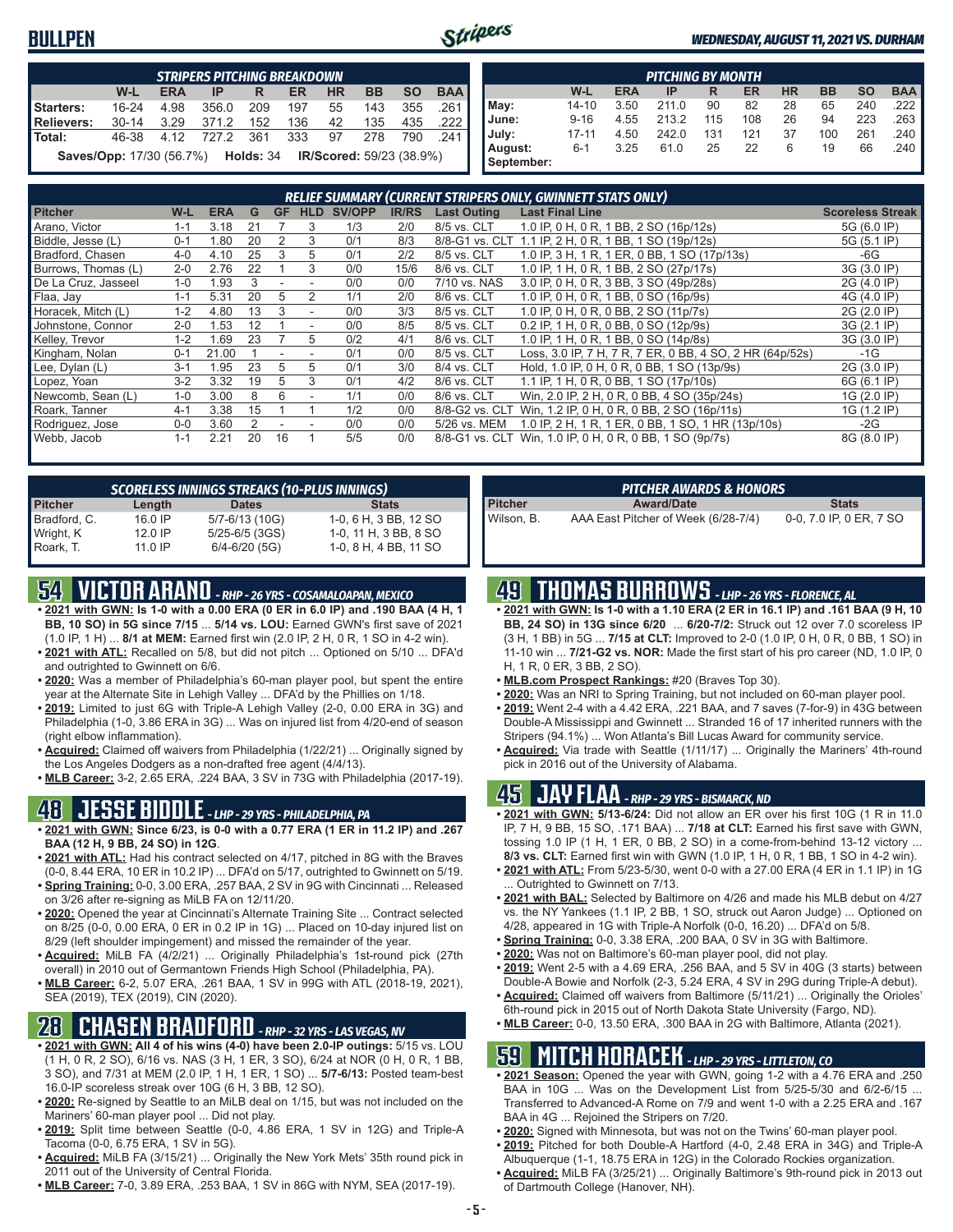## **51 CONNOR JOHNSTONE** *- RHP - 26 YRS - SAN DIEGO, CA*

- **• 2021 with GWN: Is 2-0 with a 1.53 ERA and .133 BAA in 12G in relief** (1-6, 7.16 ERA, .313 BAA in 11 starts) ... **5/4-5/8:** Threw 8.0 scoreless IP over his first 2 outings, including a 5.0-inning spot start (win, 1 H, 0 BB, 5 SO) on 5/8 at CLT.
- **• Spring Training:** 0-1, 4.76 ERA, .273 BAA, 1 SV in 6G with Atlanta (NRI).
- **• 2020:** Was an NRI to Braves Spring Training, but not on 60-man player pool.
- **• 2019:** With Double-A Mississippi and Gwinnett, went 7-4 with a 4.24 ERA, .296 BAA, and 1 SV in 35G (7 starts) ... His 7 wins ranked T-8th in the Braves org.
- **• Acquired:** Braves 21st-round pick in 2017 out of Wake Forest University.
- **• Local Product:** Played baseball at Roswell High School (Roswell, GA).

## **43 TREVOR KELLEY** *- RHP - 27 YRS - PROVIDENCE, RI*

- **• 2021 with GWN: Is 1-0 with a 0.00 ERA (1 R, 0 ER in 10.0 IP) and .094 BAA (3 H, 4 BB, 14 SO) over 9G since 7/11** ... **5/12-6/27:** Allowed runs in just 2 of 13G for a 1.72 ERA (3 ER in 15.2 IP, 13 H, 6 BB, 15 SO, .241 BAA).
- **• Spring Training:** Did not pitch in Chicago Cubs' MLB camp ... Released on 4/23. **• 2020:** Pitched in 4G with Philadelphia, going 0-0 with a 10.80 ERA ... Outrighted on 8/14 and spent the rest of the season at the Phillies Alternate Site.
- **• 2019:** In 52G with Triple-A Pawtucket, went 5-5 with a 1.79 ERA, .216 BAA, and 12 SV ... Was an International League Midseason and Postseason All-Star and a *Baseball America* Triple-A All-Star ... Led IL in appearances and was T-1st in saves ... Made MLB debut on 7/2 at Toronto and logged 10G with Boston (0-3, 8.64 ERA).
- **• Acquired:** MiLB FA (4/28/21) ... Originally Boston's 36th-round pick in 2015 out of the University of North Carolina at Chapel Hill.
- **• MLB Career:** 0-3, 9.26 ERA, .347 BAA, 0 SV in 14G with BOS (2019), PHI (2020).

## **58 DYLAN LEE** *- LHP - 27 YRS - DINUBA, CA*

- **• 2021 with GWN: Is 1-1 with a 0.00 ERA (1 R, 0 ER in 7.1 IP) and .154 BAA (4 H, 1 BB, 7 SO) in 6G since 7/18** ... **5/4 at CLT:** Earned the win in his Stripers' debut (2.0 IP, 1 H, 1 R, 0 ER, 0 BB, 3 SO in 10-9 win in 12 innings) ... **6/11 at MEM:** Recorded his first pro hit, a double (1-for-2, R) ... **5/26-7/9:** Had a 1.65 ERA (3 ER in 16.1 IP, 9 H, 2 BB, 12 SO) and .161 BAA over 12G.
- **• Spring Training:** 0-0, 0.00 ERA, 0 SV in 2G with Miami ... Released on 3/29.
- **• 2020:** Was a non-roster invite to Marlins Spring Training, but was not on Miami's 60-man player pool ... Did not play.
- **• 2019:** Logged 45G between Double-A Jacksonville (0-3, 1.91 ERA, .176 BAA, 13 SV in 32G) and Triple-A New Orleans (1-3, 4.71 ERA, .329 BAA, 0 SV in 13G).
- **• Acquired:** MiLB FA (4/15/21) ... Originally Miami's 10th-round pick in 2016 out of Cal State Fresno (Fresno, CA).

## **55 YOAN LOPEZ** *- RHP - 28 YRS - NUEVA GERONA, CUBA*

- **• 2021 with GWN:** Has a pair of wins in extra innings, 6/9-G2 at MEM (1.0 IP, 1 H, 0 R in 3-1 win in 8 innings) and 6/18 vs. NAS (1.0 IP, 2 H, 1 R, 0 ER, 1 SO in 8-7 win in 10 innings).
- **• 2021 with ARI:** Began the season on Arizona's Opening Day roster ... In 2 stints, went 0-0 with a 6.57 ERA (9 ER in 12.1 IP) and 0 SV (0-for-3) in 13G ... DFA'd on 5/20, traded to Atlanta on 5/22 and optioned to Gwinnett.
- **• Spring Training:** 1-0, 4.91 ERA, .214 BAA, 0 SV in 8G with Arizona.
- **• 2020:** In 20G with Arizona, went 0-1 with a 5.95 ERA, .269 BAA, and 2 holds.
- **• 2019:** Set MLB career highs in G (70) and holds (21), going 2-7 with a 3.41 ERA, .232 BAA, and 1 SV (1-for-4) with the D-backs.
- **• Acquired:** Via trade with Arizona in exchange for CF Deivi Estrada (5/22/21) ... Originally signed by the D-backs as a NDFA out of Cuba (1/16/15).
- **• MLB Career:** 2-8, 4.25 ERA, .252 BAA, 1 SV in 113G with Arizona (2018-21).

## **34 SEAN NEWCOMB** *- LHP - 28 YRS - BROCKTON, MA*

- **• 2021 with GWN:** Has been optioned 3 times, on 5/5, 6/30, and 7/31 ... **5/6-7/3:** Struck out 8 over 3.0 scoreless IP (1 H, 1 BB) in 3G ... **7/16 at CLT:** Struck out the side in the 9th for his first save (1.0 IP, 0 H, 0 R, 1 HB) ... **8/6 vs. CLT:** Struck out 4 over 2.0 IP (2 H, 0 R) in 10th and 11th innings for the win in 4-3 victory.
- **• Gwinnett Career:** 6-4 with a 2.78 ERA and .209 BAA in 23G (14GS) since 2017.
- **• 2021 with ATL:** In 26G in relief, is 2-0 with a 5.68 ERA, .250 BAA, and 1 SV.
- **• 2020:** Made just 4 starts with the Braves (0-2, 11.20 ERA) ... Spent most of the year at the Alternate Training Site at Coolray Field.
- **• Acquired:** Via trade with the Los Angeles Angels in exchange for SS Andrelton Simmons (11/12/15) ... Originally the Angels' 1st-round pick (15th overall) in 2014 out of the University of Hartford (West Hartford, CT).
- **• MLB Career:** 24-23, 4.27 ERA, .243 BAA, 2 SV in 135G (57GS) with Atlanta (2017-21) ... In 6G during the 2018-19 Postseasons, went 1-0 with a 1.08 ERA.

#### **57 TANNER ROARK** *- RHP - 34 YRS - WILMINGTON, IL*

- **• 2021 with GWN: In 8G (2 starts) since 7/4, is 3-0 with a 1.72 ERA (3 ER in 15.2 IP), 1 save, and .173 BAA (9 H, 5 BB, 19 SO)** ... **6/4-6/20:** Pitched 11.0 scoreless innings over 5G (8 H, 4 BB, 11 SO, .205 BAA) ... **7/13 at CLT:** Notched his first save since 2015 with WAS (2.0 IP, 3 H, 1 ER, 0 BB, 2 SO in 5-3 win).
- **• 2021 with ATL:** Contract selected on 6/24, but did not pitch before being optioned back to Gwinnett on 6/27.
- **• 2021 with TOR:** Was on Toronto's Opening Day roster, went 0-1 with a 6.43 ERA in 3G (1 start) ... Released by the Blue Jays on 5/3.
- **• Spring Training:** 2-1, 8.44 ERA, .295 BAA in 4 starts with Toronto.
- **• 2020:** Made 11 starts with the Blue Jays, going 2-3 with a 6.80 ERA and .309 BAA.
- **• 2019:** Went 10-10 with a 4.35 ERA and .275 BAA in 31 starts with CIN and OAK.
- **• Acquired:** MiLB FA (5/10/21) ... Originally Texas's 25th-round pick in 2008 out of the University of Illinois at Urbana-Champaign.
- **• MLB Career:** 76-68, 3.85 ERA, .254 BAA, 1 SV in 227G (184 starts) with WSH, CIN, OAK, TOR (2013-21) ... Pitched in 2014 and 2016 Postseasons with Nationals (0-1, 3.86 ERA in 3G, 1 start).

### **71 JACOB WEBB** *- RHP - 27 YRS - RIVERSIDE, CA*

- **• Leaderboard:** Entering 8/11, ranks T-10th in Triple-A East in saves with 5 (5-for-5, 3.60 ERA, 2 ER in 5.0 IP, 4 H, 1 BB, 7 SO, 1 HB in those outings).
- **• 2021 with GWN: Has pitched 8.0 scoreless innings over 8G since 7/17, going 1-0 with a .103 BAA (3 H, 2 BB, 11 SO) in that span** ... **5/26-6/9:** Struck out 5 over 5.0 IP (0 R, 2 H, 0 BB) in 5G.
- **• 2021 with ATL:** Recalled 4 times (4/7, 4/10, 6/5, 6/17) ... In 17G with the Braves, is 1-2 with a 5.29 ERA (10 ER in 17.0 IP) and a .324 BAA.
- **• Spring Training:** 1-0, 2.57 ERA, .222 BAA, 2 HLD in 7G with Atlanta ... Optioned to the Alternate Training Site in Gwinnett on 3/25.
- **• 2020:** Assigned to the Alternate Training Site on 7/19, but missed over a month with a right shoulder strain (placed on 60-day injured list on 7/20) ... Activated on 9/8 and went 0-0 with a 0.00 ERA (0 ER in 10.0 IP) and .200 BAA in 8G ... Made his MLB Postseason debut, going 0-0 with a 9.00 ERA (3 ER in 3.0 IP) in 3G.
- **• 2019:** Made his MLB debut with Atlanta, going 4-0 with a 1.39 ERA (5 ER in 32.1 IP), .205 BAA, 9 holds, and 2 saves (2-for-4) in 36G ... Also logged 10G with Gwinnett (0-1, 6.97 ERA, .225 BAA, 1 SV).
- **• Acquired:** Braves' 18th-round pick in 2014 out of Tabor College (Hillsboro, KS).
- **• MLB Career:** 5-2, 2.28 ERA, .243 BAA, 2 SV in 61G with Atlanta (2019-21).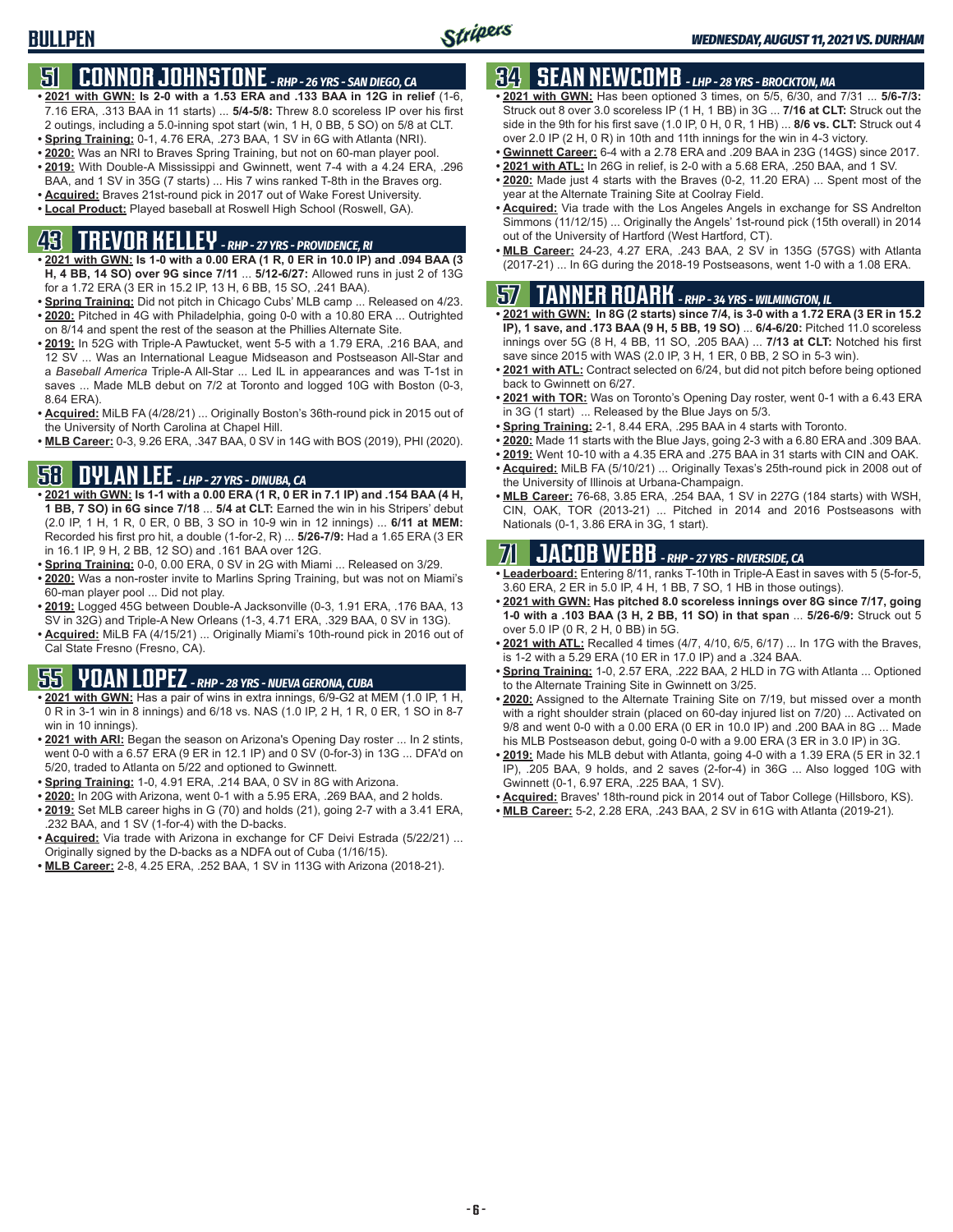| <b>OFFENSE</b> |                                                                      |                                                          | Stripers<br><b>WEDNESDAY, AUGUST 11, 2021 VS. DURHAM</b> |  |  |  |                               |  |  |  |  |  |                                   |
|----------------|----------------------------------------------------------------------|----------------------------------------------------------|----------------------------------------------------------|--|--|--|-------------------------------|--|--|--|--|--|-----------------------------------|
|                |                                                                      |                                                          |                                                          |  |  |  |                               |  |  |  |  |  |                                   |
| TOTAL:         | 252, 111 HR, 769 OPS RISP:                                           | 264, 33 HR, 813 OPS RUNS/INNING: 1 2 3 4 5 6 7 8 9 X TOT |                                                          |  |  |  |                               |  |  |  |  |  |                                   |
| Vs. LHP:       | 252, 46 HR, 788 OPS RISP/20: 256, 16 HR, 798 OPS Stripers:           |                                                          |                                                          |  |  |  |                               |  |  |  |  |  | 67 44 41 44 51 46 58 46 36 13 446 |
|                | Vs. RHP: 253, 65 HR, 759 OPS LOADED: 329, 7 HR, 1.040 OPS Opponents: |                                                          |                                                          |  |  |  | 53 45 48 45 31 45 36 26 18 14 |  |  |  |  |  | 361 l                             |

| <b>HOME RUNS</b> |                          |                |    |                |                          |                          |                |                        |                                                 |                          |                                  |                |
|------------------|--------------------------|----------------|----|----------------|--------------------------|--------------------------|----------------|------------------------|-------------------------------------------------|--------------------------|----------------------------------|----------------|
| <b>Player</b>    | 1 <sub>R</sub>           | 2R             | 3R | <b>GS</b>      | Tot.                     |                          |                | Off LH Off RH Team W-L | <b>Last HR with Gwinnett (Regular Season)</b>   | <b>Hit</b>               | <b>MULTI-GAMES</b><br><b>RBI</b> | <b>HR</b>      |
| Almonte          | $\overline{2}$           |                |    |                | 3                        |                          |                | $3-0$                  | 5/30/21 vs. MEM, 1R (RH Connor Jones)           | 8                        | 5                                |                |
| Arcia            | 10                       | 4              | ۰  |                | 14                       |                          | $\overline{7}$ | $8 - 4$                | 8/8/21-G1 vs. CLT, 2R (LH Tanner Banks)         | 18                       | 9                                |                |
| Brugman          |                          |                |    |                |                          |                          |                | $0 - 0$                |                                                 |                          | $\overline{\phantom{a}}$         |                |
| Camargo          | 4                        | 4              | 2  |                | 10                       | 5                        | 5              | $6 - 3$                | 8/4/21 vs. CLT, 3R (RH Mike Wright Jr.)         | 21                       | 10                               | 1              |
| Casteel          |                          | 3              |    |                | $\overline{4}$           | $\overline{2}$           | 2              | $3 - 1$                | 8/8/21-G2 vs. CLT, 2R (RH Jimmy Lambert)        | 6                        | 6                                | ۰              |
| Contreras        | 4                        | 3              |    |                | 8                        |                          | $\overline{7}$ | $7 - 1$                | 7/29/21 at MEM, 2R (RH Angel Rondon)            | 8                        | $\overline{7}$                   |                |
| d'Arnaud         |                          |                |    |                |                          |                          |                | $0 - 0$                |                                                 |                          | $\overline{\phantom{a}}$         |                |
| Demeritte        | $\overline{7}$           | 3              |    | 3              | 13                       | 6                        | $\overline{7}$ | $12 - 1$               | 8/8/21-G2, 2R (RH Ofreidy Gomez)                | 11                       | 9                                |                |
| Ervin            | 3                        | $\overline{2}$ |    |                | 6                        | 4                        | $\overline{2}$ | $4 - 2$                | 7/14/21 at CLT, 1R (LH Hunter Schryver)         | $\overline{7}$           | $\overline{7}$                   |                |
| Goins            |                          |                |    |                | $\overline{2}$           |                          |                | $1 - 1$                | 7/4/21 at DUR, 2R (RH Joe Ryan)                 | 12                       | 6                                |                |
| Gore             |                          |                | ۰  |                |                          |                          |                | $0 - 0$                |                                                 | 3                        | $\overline{\phantom{a}}$         |                |
| Heredia          | $\overline{\phantom{a}}$ |                | ۰  | ۰              | $\overline{\phantom{0}}$ | $\overline{\phantom{0}}$ |                | $0 - 0$                | ---                                             | ٠                        | $\overline{\phantom{a}}$         | ٠              |
| Inciarte         |                          |                |    |                |                          |                          |                | $0 - 0$                |                                                 | $\overline{\phantom{0}}$ | $\overline{a}$                   |                |
| Jackson          | 4                        | 4              |    | $\overline{2}$ | 11                       | 8                        | 3              | $5 - 2$                | 7/28/21, 1R (LH Matthew Liberatore), 2nd of Gm. | 11                       | 10                               | 3              |
| Kazmar Jr.       | 5                        | $\overline{2}$ |    |                | 8                        | $\overline{2}$           | 6              | $5-3$                  | 8/8/21-G1 vs. CLT, 1R (RH Ryan Burr)            | 6                        | 5                                |                |
| Kipnis           | $\overline{2}$           | $\overline{2}$ |    | ۰              | 5                        |                          | 5              | $4 - 1$                | 7/14/21 at CLT, 1R (RH Ofreidy Gomez)           | 10                       | $\overline{7}$                   |                |
| Lucrov           |                          |                |    |                | $\overline{2}$           |                          | 2              | $1 - 1$                | 6/10/21 at MEM, 3R (RH Grant Black)             | 4                        | 3                                | $\sim$         |
| Martinez         |                          |                |    |                |                          |                          |                | $0 - 0$                |                                                 | 2                        |                                  |                |
| Morales          |                          |                |    | ٠              |                          | ٠                        |                | $1 - 0$                | 5/7/21 at CLT, 3R (RH Joe De Carlo)             |                          |                                  |                |
| Pache            | 6                        |                |    |                | $\overline{\phantom{a}}$ | 3                        | 4              | $4 - 2$                | 8/8/21-G2, 1R/Leadoff (RH Jimmy Lambert)        | 10                       | 6                                | $\overline{ }$ |
| Rosario          |                          |                |    |                |                          |                          |                | $0 - 0$                |                                                 |                          | ÷.                               |                |
| Sanchez          | 3                        | $\overline{2}$ |    |                | 6                        | 3                        | 3              | $3 - 2$                | 8/5/21 vs. CLT, 2R (RH Jonathan Stiever)        | $\overline{7}$           | 6                                | $\overline{A}$ |
| Snider           | $\overline{2}$           |                | ۰  | ٠              | 3                        |                          | 3              | $3-0$                  | 7/15/21 at CLT, 2R (RH Connor Sadzeck)          | 3                        | 3                                |                |
| Unroe            |                          |                | ٠  | ۰              |                          |                          |                | $0 - 0$                | 7/19/19 vs. ROC, 1R (RH Drew Hutchison)         |                          | ۰                                |                |
| Waters           | 4                        | 2              | 2  |                | 8                        | 4                        | 4              | $4 - 3$                | 7/24/21 vs. NOR, 1R (RH Eric Hanhold)           | 18                       | 6                                | $\overline{A}$ |
| Total:           | 58                       | 34             | 12 | 7              | 111                      |                          |                |                        |                                                 |                          |                                  |                |

|                                                                                                                                |                                                           |    |    |   | <b>HOME RUN VARIANTS</b> |     |                     |     |     |     |              |                    |                | <b>PINCH HITTERS</b> |                                        |              |             |                |
|--------------------------------------------------------------------------------------------------------------------------------|-----------------------------------------------------------|----|----|---|--------------------------|-----|---------------------|-----|-----|-----|--------------|--------------------|----------------|----------------------|----------------------------------------|--------------|-------------|----------------|
|                                                                                                                                | <u> Back-to-Back Homers (2x):</u>                         |    |    |   |                          |     |                     |     |     |     | Player       | AVG.               | AB             | н                    | 2B                                     | 3B           | <b>HR</b>   | <b>RBI</b>     |
|                                                                                                                                | Almonte (GS) / Snider, 5/7 at CLT (1st Inning)            |    |    |   |                          |     |                     |     |     |     | Almonte      | 1.000              |                |                      |                                        |              | $\Omega$    |                |
|                                                                                                                                | Jackson (2R) / Contreras, 7/14 at CLT (1st Inning)        |    |    |   |                          |     |                     |     |     |     | Arcia        | $---$              | U              | U                    | U                                      | $\Omega$     | $\Omega$    | $\Omega$       |
|                                                                                                                                |                                                           |    |    |   |                          |     |                     |     |     |     | Casteel      | .136               | 22             |                      |                                        | $\Omega$     |             | $\overline{4}$ |
|                                                                                                                                | Back-to-Back-to-Back Homers (1x):                         |    |    |   |                          |     |                     |     |     |     | Contreras    | .500               | 2              |                      | $\Omega$                               | 0            | 0           | $\mathbf 0$    |
|                                                                                                                                | Arcia (2R) / Camargo / Demeritte, 5/8 at CLT (6th Inning) |    |    |   |                          |     |                     |     |     |     | Demeritte    | .400               | 5              | $\overline{2}$       |                                        | $\Omega$     |             |                |
|                                                                                                                                |                                                           |    |    |   |                          |     |                     |     |     |     | Ervin        | .200               | 10             |                      | $\Omega$                               | 0            |             | 3              |
|                                                                                                                                | Pinch-Hit Homers (3x):                                    |    |    |   |                          |     |                     |     |     |     | Goins        | .000               | $\overline{2}$ |                      | $\Omega$                               | $\Omega$     | $\Omega$    | $\Omega$       |
|                                                                                                                                | Demeritte (1R), 5/12 vs. LOU (7th Inning)                 |    |    |   |                          |     |                     |     |     |     | Gore         | .200               |                |                      | $\Omega$                               | $\Omega$     | $\Omega$    | $\mathbf 0$    |
|                                                                                                                                | Casteel (2R), 6/3 vs. JAX (7th Inning)                    |    |    |   |                          |     |                     |     |     |     | Jackson      | .000               |                | 0                    | $\Omega$                               | $\Omega$     | $\Omega$    | $\Omega$       |
|                                                                                                                                | Ervin (2R), 7/7 vs. NAS (6th Inning)                      |    |    |   |                          |     |                     |     |     |     | Kazmar Jr.   | .000               |                | U                    | U                                      | $\Omega$     | $\Omega$    | $\Omega$       |
|                                                                                                                                | Leadoff (Game) Homers (4x):                               |    |    |   |                          |     |                     |     |     |     | Lee          | .000               |                | $\Omega$             | U                                      | $\Omega$     | $\Omega$    | $\mathbf 0$    |
|                                                                                                                                | Waters (2x), 5/19 at NAS, 7/22 vs. NOR                    |    |    |   |                          |     |                     |     |     |     | Lucrov       | .000               | 3              | $\Omega$             | $\Omega$                               | $\Omega$     | $\Omega$    | $\mathbf 0$    |
|                                                                                                                                | Arcia (1x), 7/3 at DUR                                    |    |    |   |                          |     |                     |     |     |     | Morales      | .000               | 2              | $\Omega$             | $\Omega$                               | $\Omega$     | $\mathbf 0$ | $\mathbf 0$    |
|                                                                                                                                | Pache (1x), 8/8-G2 vs. CLT                                |    |    |   |                          |     |                     |     |     |     | Pache        | .000               |                | $\Omega$             | $\Omega$                               | $\Omega$     | $\Omega$    | $\Omega$       |
|                                                                                                                                |                                                           |    |    |   |                          |     |                     |     |     |     | Sanchez      | .000               | 6              | $\Omega$             | $\Omega$                               | $\Omega$     | $\Omega$    | $\Omega$       |
|                                                                                                                                | Walk-Off Homers (1x):                                     |    |    |   |                          |     |                     |     |     |     | Snider       | .077               | 13             |                      | $\Omega$                               | $\Omega$     | $\mathbf 0$ | $\mathbf 0$    |
|                                                                                                                                | Arcia (Solo), 5/16 vs. LOU (9th Inning)                   |    |    |   |                          |     |                     |     |     |     | Unroe        | .000               |                | $\Omega$             | $\Omega$                               | $\Omega$     | 0           | $\Omega$       |
|                                                                                                                                |                                                           |    |    |   |                          |     |                     |     |     |     | Totals:      | .129               | 85             | 11                   | $\overline{\phantom{a}}$               | $\mathbf{0}$ | 3           | 10             |
|                                                                                                                                |                                                           |    |    |   |                          |     |                     |     |     |     |              |                    |                |                      |                                        |              |             |                |
|                                                                                                                                | <b>STRIPERS BATTING BY MONTH</b>                          |    |    |   |                          |     |                     |     |     |     |              |                    |                |                      | <b>HITTING STREAKS (10-PLUS GAMES)</b> |              |             |                |
| <b>SLG</b><br><b>OPS</b><br><b>AVG</b><br>2B<br><b>HR</b><br><b>RBI</b><br><b>SB</b><br><b>OBP</b><br><b>Player</b><br>G<br>3B |                                                           |    |    |   |                          |     | <b>Length/Dates</b> |     |     |     | <b>Stats</b> |                    |                |                      |                                        |              |             |                |
| ¶av∙                                                                                                                           | 254                                                       | 24 | 43 | 2 | 36.                      | 138 | 24                  | 366 | 445 | 811 | <b>Arcia</b> | $13G (5/4 - 5/18)$ |                |                      | 393 (22-56) 4 2R 7 HR 17 R 12 RRI      |              |             |                |

| Mav:                    | .254 | 24             | 43 | $\overline{2}$ | 36             | 138 24 |        |      | .366 .445 .811 |      |
|-------------------------|------|----------------|----|----------------|----------------|--------|--------|------|----------------|------|
| l June:                 | .227 | 25             | 36 | 3              | 21             | 88     | 23     |      | .308.357       | .665 |
| Uulv:                   | .271 | 28             | 52 | 2              | 47             |        | 161 23 |      | .352.479       | .831 |
| l August:<br>September: | .258 | $\overline{7}$ | 8  | 2              | $\overline{7}$ | 31     | 4      | .324 | .404           | .728 |

| <b>HITTER AWARDS &amp; HONORS</b> |                                        |                          |
|-----------------------------------|----------------------------------------|--------------------------|
| <b>Player</b>                     | <b>Award/Date</b>                      | <b>Stats</b>             |
| <b>Waters</b>                     | Sirius XM All-Star Futures Game (7/11) | Game: 1-1, BB            |
| <b>Contreras</b>                  | AAA East Player of Week (7/13-18)      | .462, 3 2B, 3 HR, 12 RBI |

| <b>ON-BASE STREAKS (15-PLUS GAMES)</b> |                 |                                        |
|----------------------------------------|-----------------|----------------------------------------|
|                                        |                 |                                        |
|                                        |                 |                                        |
| Demeritte                              | 10G (6/2-7/21)  | .372 (16-43), 2 2B, 3 HR, 10 R, 8 RBI  |
| Contreras                              | 13G (7/10-7/27) | .385 (20-52), 5 2B, 7 HR, 14 R, 20 RBI |
| Arcia                                  | 13G (5/4-5/18)  | .393 (22-56), 4 2B, 7 HR, 17 R, 12 RBI |

| <b>ON-BASE STREAKS (15-PLUS GAMES)</b> |                |                                       |
|----------------------------------------|----------------|---------------------------------------|
| Player                                 | Length/Dates   | <b>Stats</b>                          |
| Camargo                                | 18G (6/18-7/8) | .303 (20-66), 6 2B, 2 HR, 7 RBI, 7 BB |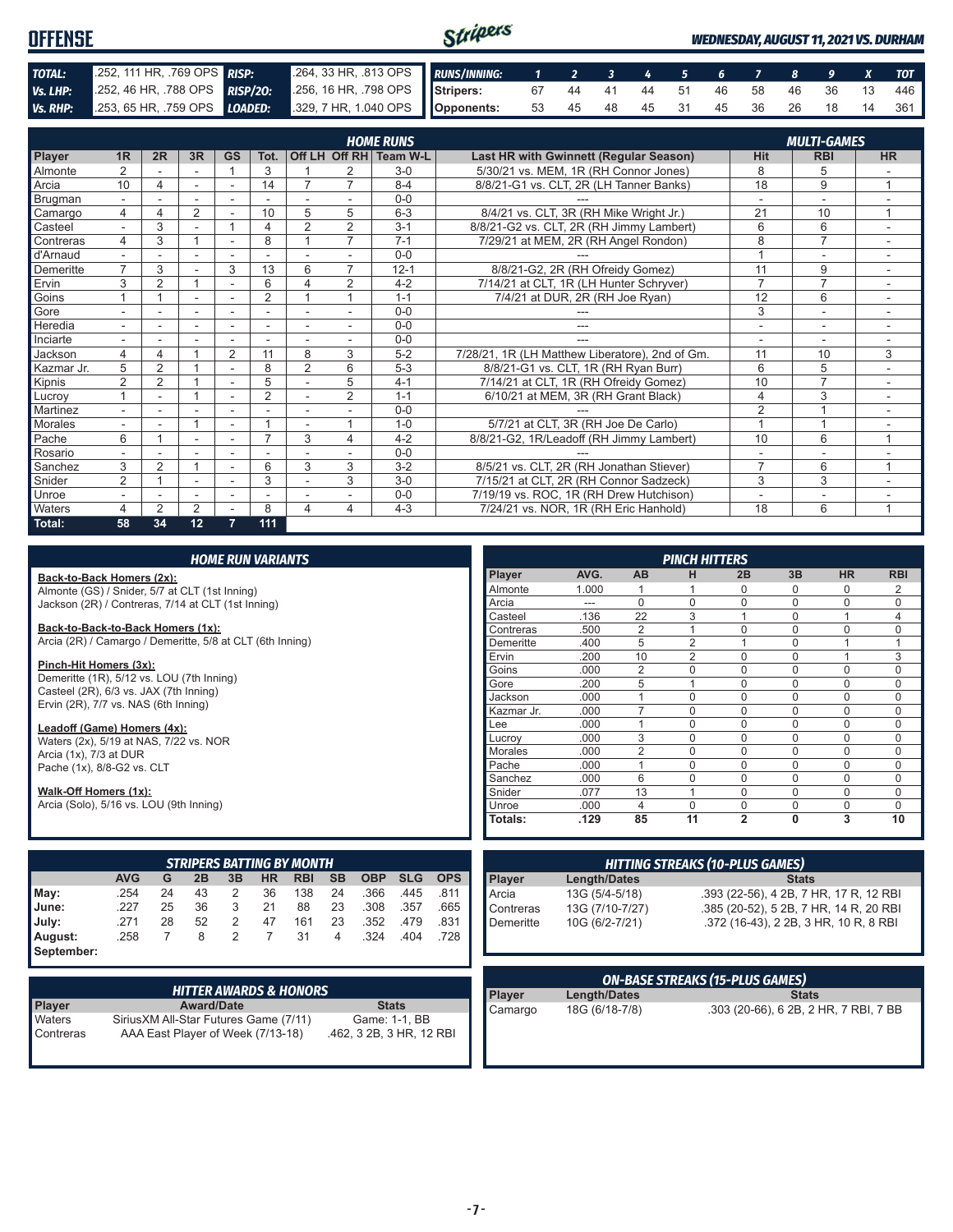## **BATTER BIOS**

## **13 ORLANDO ARCIA** *- SS - 27 YRS - ANACO, VENEZUELA*

*SEASON WITH GWN:*.307, 14 HR, 32 RBI, 5 SB, .925 OPS *HIT STREAK:* 2G (4-7)

*8/8 vs. CLT:*4-7, HR, 2 R, 3 RBI *LAST SERIES:* .333 (8-24), 2B, HR, 4 RBI

- **• Leaderboard:** Entering 8/11, ranks among Triple-A East top 10 in OPS (6th, .925), AVG (7th, .307), SLG (8th, .547), and R (T-10th, 45).
- **• 2021 with GWN: Has reached base safely in 52 of 57G (91.2%)** ... **5/4-5/18:**  Hit safely in first 13G (.393, 7 HR, 17 R, 12 RBI, 2 SB, 1.301 OPS) ... **5/9 at CLT:** Tied GWN's single-game HR record (3-for-4, 3 HR, 4 R, 4 RBI) ... **5/16 vs. LOU:** Blasted walk-off solo HR (#7) in 9th ... **6/18 vs. NAS:** Went 3-for-5 with 3 XBH, including solo HR (#11) and game-tying double in 10th, scored walk-off run ... **6/5- 6/23:** Posted 14G on-base streak (.333, 17-for-51, 4 2B, 3 HR, 11 R, 8 RBI, 6 BB).
- **• 2021 with ATL:** Recalled on 7/4 ... Hit .204 (10-for-49, 1 2B, 2 HR, 5 R, 9 RBI) in 17G ... Optioned back to Gwinnett on 7/31.
- **• 2021 with MIL:** Was on Milwaukee's Opening Day roster and batted .091 (1-for-11, 1 RBI) in 4G before being traded to Atlanta on 4/6 (sent to Alternate Site).
- **• 2020:** Spent 59 games with the Brewers, batting .260 (10 2B, 1 3B, 5 HR, 22 R, 20 RBI, 2 SB) ... Played in 2 Postseason games (.143, 1-for-7, 1 HR, 2 RBI).
- **• Acquired:** Via trade with Milwaukee in exchange for RHP Chad Sobotka and RHP Patrick Weigel (4/6/21) ... Originally signed by Milwaukee as a NDFA (10/22/10).
- **• MLB Career:** .242, 70 2B, 7 3B, 44 HR, 189 RBI, 40 SB in 559G with MIL, ATL (2016-21) ... Played in the Postseason from 2018-20 (.295, 4 HR, 6 RBI in 13G).

## **17 JOHAN CAMARGO** *- INF - 27 YRS - PANAMA CITY, PANAMA*

*SEASON WITH GWN:*.317, 10 HR, 40 RBI, 0 SB, .919 OPS *HIT STREAK:* 4G (4-16) *8/8 vs. CLT:* 1-3 *LAST SERIES:* .211 (4-19), 2B, HR, 4 RBI **• Leaderboard:** Entering 8/11, ranks among Triple-A East top 10 in AVG (2nd, .317), OBP (5th, .399), R (T6th, 49), OPS (7th, .919), H (T7th, 78), TB (9th, 128). **• 2021 with GWN: In 46G since 6/10, hitting .341 (60-for-176, 13 2B, 2 3B, 7 HR, 31 R, 30 RBI, .957 OPS)** ... **5/4-5/22:** Hit safely in 9G (.364, 2 2B, 3 HR, 13 R, 8

- RBI) ... **5/8 at CLT:** Notched first career multi-HR game (2-for-4, 2 HR, 2 RBI) ... **6/5 vs. JAX:** Started 5-4-3 triple play, GWN's first since 5/28/19 at TOL ... **6/10 at MEM:** Homered for first time since 5/8 (2-run, #4) in 4-for-5, 2-RBI effort ... **6/18- 7/8:** Posted 18G on-base streak (.303, 20-for-66, 6 2B, 2 HR, 9 R, 7 RBI, 7 BB) ... **7/18 at CLT:** Hit a 2-out, 2-run HR (#8) in 9th for a 12-11 lead (GWN had trailed
- 11-3) ... **7/30 at MEM:** Tallied season-high 4 RBI (2-for-4, 2B, HR #9) in 8-7 win. **• Gwinnett Career:** Has hits in 91 of 120G (75.8%) since 2017, batting .330 (154-
- for-466, 33 2B, 3 3B, 19 HR, 82 R, 82 RBI, 1 SB, .933 OPS). **• 2021 with ATL:** In 6 stints with the Braves, batting .000 (0-for-16, 1 R) in 15G.
- **• 2020:** Made Braves' Opening Day roster and batted .200 (8 2B, 4 HR, 16 R, 9 RBI) in 35G ... Added to the NLCS roster in place of injured Adam Duvall prior to Game 2 and played in 4G (.250, 2-for-8, 1 2B, 1 RBI).
- **• Acquired:** NDFA (7/2/10) out of Panama City, Panama.
- **• MLB Career:** .257, 68 2B, 4 3B, 34 HR, 144 RBI, 2 SB in 364G with Atlanta (2017- 21) ... Played in 2018 and 2020 Postseasons (.087, 1 2B, 1 RBI in 8G).

## **9 RYAN CASTEEL** *- 1B/C - 30 YRS - CHATTANOOGA, TN*

*SEASON WITH GWN:*.236, 4 HR, 19 RBI, 0 SB, .725 OPS *HIT STREAK:* 1G (1-3) *8/8 vs. CLT:*1-3, HR, R, 2 RBI *LAST SERIES:* .143 (1-7), HR, 2 RBI

- **• 2021 with GWN: 5/15-5/18:** Had 6 RBI in 3G span, including 5/15 vs. LOU (1 for-2, GW 3-run 2B, 3 RBI) and 5/16 vs. LOU (1-for-3, HR, 2 RBI) ... **6/2 vs. JAX:** Notched pinch-hit 2-run double ... **6/3 vs. JAX:** Hit pinch-hit 2-run HR (#2) ... **6/24 at NOR:** Crushed game-winning grand slam (#3) in 6-2 victory (1-for-4, 4 RBI), his 2nd career slam (first since 7/20/13 with Adv-A Modesto) ... **8/8-G2 vs. CLT:** Homered for the first time since 6/24 (#4), a decisive 2-run shot in 8-2 victory.
- **• 2020:** Was not on the Braves' 60-man player pool ... Did not play.
- **• 2019:** Played 118G with Double-A Mississippi, batting .263 (21 2B, 2 3B, 21 HR, 73 RBI, .811 OPS) ... Ranked 2nd in the Southern League in homers and RBI, 3rd in slugging (.477) ... Was his 2nd career 20-homer season (hit 22 in 2013).
- **• Acquired:** MiLB FA (3/14/21) ... Originally Colorado's 17th-round pick in 2010 out of Cleveland State Community College (Cleveland, TN).

## **24 WILLIAM CONTRERAS** *- C - 23 YRS - PUERTO CABELLO, VZ*

*SEASON WITH GWN:*.352, 8 HR, 27 RBI, 0 SB, 1.096 OPS *HIT STREAK:* 1G (1-3)

- *8/8 vs. CLT:* 1-6, R, RBI *LAST SERIES:* .381 (8-21), 2 2B, 4 RBI **• 2021 with GWN: Has hit safely in 21 of 25G (84.0%) during Triple-A debut, ... Since 7/8, ranks among Triple-A East top 5 in RBI (T-1st, 27), SLG (2nd, .692), OPS (2nd, 1.096), AVG (3rd, .352), HR (T-3rd, 8), XBH (T-4th, 15), TB (T-4th, 63)** ... **7/13-7/18:** Named Triple-A East Player of the Week (.462, 12-for-26, 3 2B, 3 HR, 7 R, 12 RBI, 1.440 OPS) ... **7/10-7/27:** Posted a 13G hitting streak, tied for GWN's longest this year (.385, 20-for-52, 5 2B, 7 HR, 14 R, 20 RBI, 1.333 OPS).
- **• 2021 with ATL:** On the Braves' Opening Day roster ... Hit .204 (3 2B, 1 3B, 7 HR, 16 R, 21 RBI, .666 OPS) in 44G through 7/6 ... Optioned on 7/7.
- **• 2020:** Spent most of the year at the Alternate Training Site at Coolray Field ... Recalled by Atlanta for his MLB debut on 7/24 ... Hit .400 (4-for-10, 1 2B, 1 RBI) in 4G before being optioned on 7/29.
- **• Bloodlines:** Older brother is Chicago Cubs' C Willson Contreras.
- **• Acquired:** NDFA (2/1/15) out of Puerto Cabello, Venezuela.
- **• MLB Career:** .217, 4 2B, 1 3B, 7 HR, 22 RBI, 0 SB in 48G with Atlanta (2020-21).

## **12 TRAVIS DEMERITTE** *- OF - 26 YRS - NEW YORK, NY*

*SEASON WITH GWN:*.296, 13 HR, 36 RBI, 5 SB, 1.027 OPS *HIT STREAK:* 2G (2-7) *8/8 vs. CLT:*1-3, HR, R, 2 RBI *LAST SERIES:* .211 (4-19), HR, 2 RBI

- 
- **• 2021 with GWN: 5/4 at CLT:** Tallied 5 RBI (3-for-6, HR) to set GWN Opening Night record ... **6/2-7/21:** Posted 10G hitting streak (.372, 16-for-43, 2 2B, 3 HR, 10 R, 8 RBI, 1.041 OPS) ... **6/10-7/10:** Was on the Injured List ... **7/13-8/3:** In first 16G since returning from the IL, hit .322 (19-for-59, 2 2B, 6 HR, 15 R, 19 RBI, 4 SB, 1.064 OPS) ... **7/17-7/25:** Hit 3 grand slams in 7G span (7/17 at CLT, 7/23 vs. NOR, 7/25 vs. NOR), raising his career total to 6 (4 with GWN) ... **7/18 at CLT:** Notched season-high 4 hits (4-for-5, 3 R, 2 RBI, SB) ... **7/27 at MEM:** Homered for 3rd straight game, GW solo blast (#12) in 1-0 win.
- **• Gwinnett Career:** In 143G since 2019, batting .289 (142-for-491, 39 2B, 2 3B, 33 HR, 102 R, 109 RBI, 9 SB, .970 OPS) with the Stripers.
- **• 2020:** Hit .172 with 1 2B, 4 RBI in 18G with Detroit ... DFA'd on 2/5/21.
- **• 2019:** Made his Triple-A debut with Gwinnett and was an IL All-Star (.286, 20 HR, 73 RBI, .944 OPS in 96G) ... Has 1 of the 9 20-HR seasons in GWN history ... Traded to Detroit on 7/31, made his MLB debut (.225, 3 HR, 10 RBI in 48G).
- **• Acquired:** Off Waivers from Detroit (2/12/21) ... Originally Texas' 1st-round pick (30th overall) in 2013 out of Winder-Barrow High School (Winder, GA).
- **• MLB Career:** .217, 8 2B, 2 3B, 3 HR, 14 RBI, 3 SB with Detroit (2019-20).

### **18 PHILLIP ERVIN** *- OF - 29 YRS - MOBILE, AL*

*SEASON WITH GWN:*.202, 6 HR, 24 RBI, 11 SB, .650 OPS *HIT STREAK:* -3G (0-8) *8/8 vs. CLT:*0-3 *LAST SERIES:* .267 (4-15), 3B, RBI, SB

- **• 2021 with GWN: 6/2 vs. JAX:** Hit decisive 3-run HR (#1) and tallied season-high 4 RBI (1-for-4, R) ... **6/13 at MEM:** Belted game-tying 2-run HR (#2) with 2 outs in the 9th of an eventual 7-6 loss (1-for-3, 1 R, 2 RBI) ... **7/7 vs. NAS:** Clubbed game-tying 2-run pinch-hit HR (#5, 1-for-1, 2 RBI) ... **8/1 at MEM:** Lined GWRBI single with 2 outs in 9th inning in 4-2 win (1-for-2, RBI).
- **• 2020:** Between Cincinnati and Seattle, hit .149 with 3 2B, 4 RBI, 1 SB in 37G ... DFA'd by the Reds (8/28), Mariners (12/16), and Chicago Cubs (2/20/21).
- **• Acquired:** Off waivers from the Chicago Cubs (2/22/21) ... Originally Cincinnati's 1st-round pick (27th overall) in 2013 out of Samford University (Homewood, AL).
- **• MLB Career:** .247, 26 2B, 8 3B, 17 HR, 68 RBI, 15 SB in 237G with CIN, SEA (2017-20) ... Talled 7 of his 8 career triples in 2019 (ranked 7th in NL).

## **8 RYAN GOINS** *- INF - 33 YRS - TEMPLE, TX*

*SEASON WITH GWN:*.254, 2 HR, 26 RBI, 2 SB, .680 OPS *HIT STREAK:* 1G (1-3) *8/8 vs. CLT:*1-3, R *LAST SERIES:* .167 (1-6), RBI

- **• 2021 with GWN: 5/4 at CLT:** Hit Gwinnett's first HR of the season (solo, 2-for-5, RBI) ... **5/12 vs. LOU:** Set season highs for hits (3-for-4) and RBI (3) ... **6/18-6/29:** Posted season-best 8G hitting streak (.400, 10-for-25, 1 2B, 3 R, 6 RBI) ... **7/4 at DUR:** Homered for the first time since Opening Night (2-run, #2, 1-for-4, 2 RBI).
- **• Tokyo Olympics:** Was on GWN's Temporary Inactive List while playing for Mexico in this year's Olympics ... Hit .250 (1-for-4, R, RBI) in 2G (MEX went 0-3).
- **• Triple-A Career:** Has played for BUF (2013-16), LHV (2018), CLT (2019), and GWN (2021) ... Was teammates with MGR Matt Tuiasosopo in 2014 with BUF.
- **• Spring Training:** .391, 2 2B, 0 HR, 5 RBI, 0 SB, .960 OPS in 16G with Atlanta.
- **• 2020:** Played in 14G with the Chicago White Sox, batting .000 (0-for-9, 4 R) ...
- Spent most of the year at the Alternate Training Site in Schaumburg, IL. **• Acquired:** MiLB FA (2/25/21) ... Originally Toronto's 4th-round pick in 2009 out of
- Dallas Baptist University (Dallas, TX). **• MLB Career:** .228, 71 2B, 12 3B, 22 HR, 158 RBI in 555G with TOR, KC, CWS (2013-20) ... Played for TOR in 2015-16 Postseasons (.146, 1 HR, 5 RBI in 14G).

### **5 TERRANCE GORE** *- OF - 30 YRS - MACON, GA*

*SEASON WITH GWN:*.281, 0 HR, 0 RBI, 14 SB, .809 OPS *HIT STREAK:* 1G (1-2) *8/8 vs. CLT:*1-2, R, BB *LAST SERIES:* .500 (1-2)

- **• 2021 with GWN:** Is 14-for-16 (87.5%) in stolen base attempts over 33G, has a pair of 2-steal games (5/18 at NAS, 6/18 vs. NAS) ... **6/9-G2 at MEM:** Stole 3rd and scored winning run in 8th inning of 3-1 victory ... **7/10 vs. NAS:** Notched seasonhigh 3 hits (3-for-3, 2B, R).
- **• 2020:** Logged 2G in his lone season with the Los Angeles Dodgers (0 PA).
- **• Acquired:** MiLB FA (2/18/21) ... Originally Kansas City's 20th-round pick in 2011 out of Gulf Coast Community College (Panama City, FL).
- **• MLB Career:** .224, 2 2B, 1 3B, 0 HR, 1 RBI, 40 SB in 102G with KC, CHC, LAD (2014-20) ... Played in the Postseason with KC (2014-15) and CHC (2018), going 0-for-2 with 3 R, 5 SB ... Won World Series with the Royals in 2015.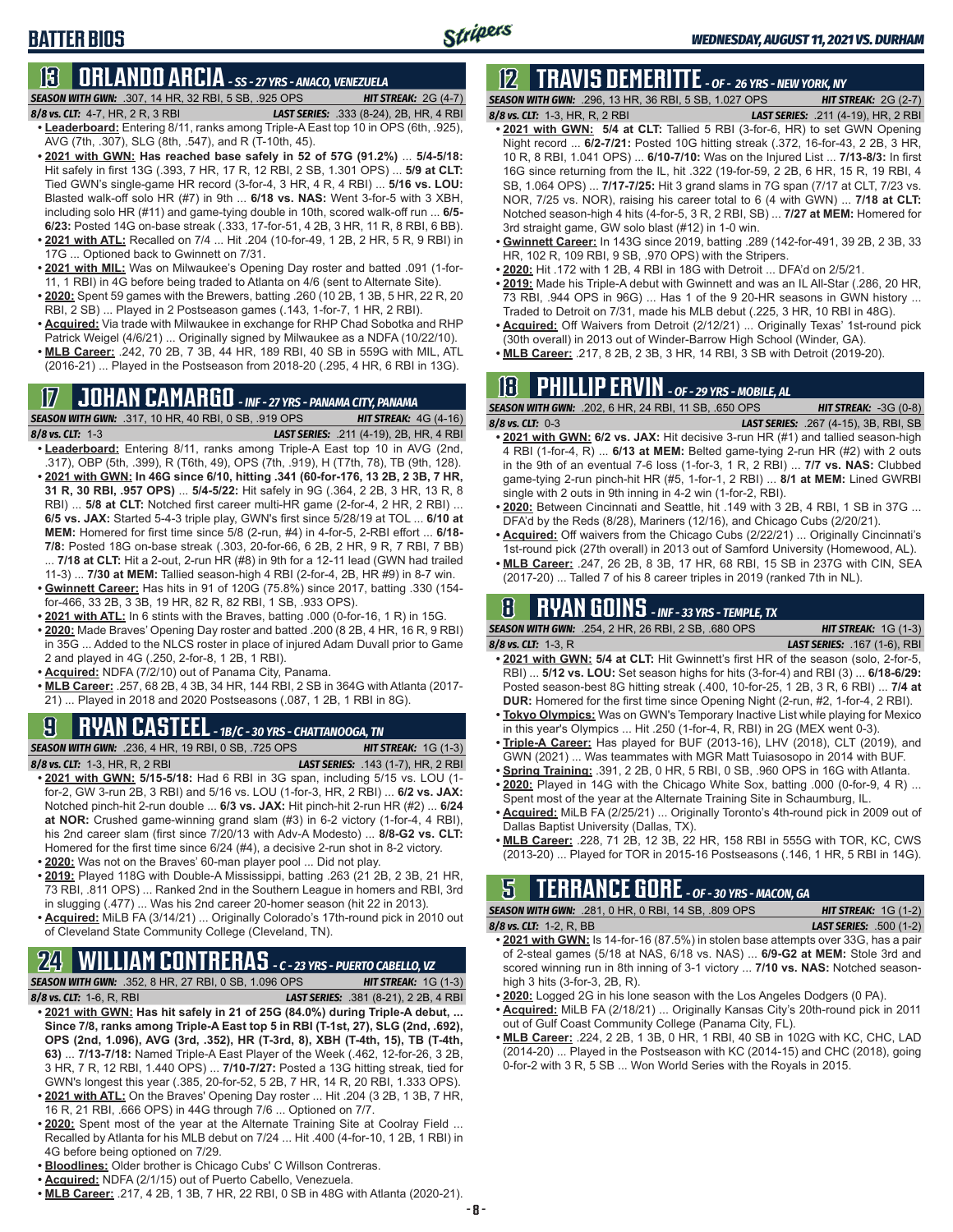### **BATTER BIOS**

#### **4 SEAN KAZMAR JR.** *- INF - 37 YRS - VALDOSTA, GA*

*SEASON WITH GWN:*.214, 8 HR, 22 RBI, 3 SB, .656 OPS *HIT STREAK:* 2G (2-7)

*8/8 vs. CLT:*1-3, HR, R, RBI *LAST SERIES:* .333 (1-3), HR, RBI

- **• Hits Record: On 7/31 at MEM, passed Larry Whisenton (657) for the Atlanta Braves Triple-A career hits record with his 658th (single, 1-for-4)**. **• Gwinnett Career:** Batting .264 (659-for-2492, 134 2B, 12 3B, 45 HR, 301 R, 292
- RBI, 26 SB) in 725G over 8 seasons ... Leads in career G, AB, H, TB (952), 2B, R, RBI ... Ranks 2nd in career 3B (12) ... Ranks 3rd in career HR (45).
- **• 2021 with GWN: 5/25 vs. MEM:** Lined a walk-off single in the 9th for a 2-1 win, his first career walk-off RBI with GWN ... **7/8-G1 vs. NAS:** Passed Joey Terdoslavich for 3rd on GWN career HR list (#42, 1-for-3, 2 RBI) ... **7/22 vs. NOR:** Passed Damon Hollins for 2nd on ATL Triple-A hits list (#649, 2-for-3, HR, 2 RBI) ... **7/28 at MEM:** Notched his 999th and 1,000th career Triple-A hits (2-for-5, R).
- **• 2021 with ATL:** Contract selected on 4/17, has spent 2 stints with Atlanta (4/17- 4/23, 5/4-5/7), going 0-for-2 ... Pinch hit on 4/17 at the Chicago Cubs, marking his first MLB appearance in 4,589 days since 9/23/08 with San Diego ... The last player with a bigger gap between MLB appearances was Ralph Winegarner (13 years, 14 days between 6/23/36 with CLE and 7/7/49 with STL).
- **• Acquired:** MiLB FA (12/7/20) ... Originally San Diego's 5th-round pick in 2004 out of the College of Southern Nevada.
- **• MLB Career:** .195, 1 2B, 0 3B, 0 HR, 2 RBI in 22G with San Diego (2008) and Atlanta (2021).

### **20 JONATHAN MORALES** *- C - 26 YRS - ARROYO, PUERTO RICO*

*SEASON WITH GWN:*.138, 1 HR, 8 RBI, 0 SB, .342 OPS *HIT STREAK:* 2G (2-6)

*8/8 vs. CLT:*1-3 *LAST SERIES:* .222 (2-9), RBI

- **• 2021 with GWN: 5/7 at CLT:** Tied his single-game career high with 5 RBI, going 2-for-6 with a 3-run HR (#1) in the 9th ... **8/6 vs. CLT:** Hit a 2-out walk-off single in 11th inning for 4-3 win (2nd career walk-off with GWN, last on 7/21/18 vs. PAW).
- **• 2020:** Spent entire year at Braves Alternate Training Site in Gwinnett (no MLB debut) ... Played for Caguas of the Puerto Rican Winter League (.394, 3 HR, 9 RBI in 13G), earning PWL Postseason All-Star honors.
- **• 2019:** Hit .240 (13 2B, 2 HR, 27 R, 25 RBI) in 80G between Double-A Mississippi and Gwinnett ... Logged 1 game during the IL Playoffs (0-for-1, BB).
- **• Acquired:** Braves' 25th-round pick in 2015 out of Miami-Dade Community College.

## **15 CRISTIAN PACHE** *- OF - 22 YRS - SANTO DOMINGO CENTRO, D.R.*

*SEASON WITH GWN:*.243, 7 HR, 25 RBI, 5 SB, .731 OPS *HIT STREAK:* 1G (2-2) *8/8 vs. CLT:* 2-4, 2B, HR, 2 R, 2 RBI *LAST SERIES:* .333 (6-18), 2 2B, HR, 3 RBI

- **• MLB.com Prospect Ranks:** #1 (Braves Top 30), #8 (Top 100).
- **• 2021 with GWN: 5/29-6/1:** Assigned to rehab (right hamstring inflammation), played 1G before being activated/optioned on 6/2 ... **6/5 vs. JAX:** Went 3-for-6 with 2 doubles, including game-tying 2-run double in 9th ... **6/10 at MEM:** Tallied his first career multi-HR game (3-for-5, 2 HR, 3 R, 4 RBI) ... **6/30 at DUR:** Notched last-at-bat GWRBI single in 9th for 2-1 win (2-for-3, 2B, RBI) ... **7/21 vs. NOR:** Homered in both games of a doubleheader (#3-4, 2-for-6, 2 R, 2 RBI) ... **7/8-7/28:** Hit .286 (18-for-63, 1 2B, 4 HR, 16 R, 11 RBI, 3 SB, .858 OPS) in 17G.
- **• 2021 with ATL:** On Atlanta's Opening Day roster for the first time ... Hit .111 (3 2B, 1 HR, 6 R, 4 RBI) in 22G ... Placed on IL twice, on 4/14 and 5/14 ... Was at the Alternate Training Site from 4/24-4/30.
- **• 2020:** Spent most of the year at the Alternate Training Site ... Made his MLB debut on 8/21 vs. Philadelphia (1-for-4) ... Played just 2G during regular season (.250) ... Also made MLB Postseason debut (.182, 1 2B, 1 HR, 4 R, 4 RBI in 12G).
- **• 2019:** Between Mississippi (104G) and Gwinnett (26G), hit .277 (36 2B, 9 3B, 12 HR, 63 R, 61 RBI, 8 SB, .802 OPS) in 130G ... Named a Southern League Postseason All-Star and MLB All-Star Futures Game participant.
- **• Acquired:** NDFA (7/4/15) out of Santo Domingo Centro, D.R.
- **• MLB Career:** .119, 3 2B, 0 3B, 1 HR, 4 RBI, 0 SB in 24G with Atlanta (2020-21).

### **7 EDDIE ROSARIO** *- OF - 29 YRS - GUAYAMA, PUERTO RICO*

| $\blacksquare$                                            |                              |
|-----------------------------------------------------------|------------------------------|
| <b>SEASON WITH GWN:</b> .000, 0 HR, 0 RBI, 0 SB, .000 OPS | <b>HIT STREAK:</b> $OG(0-0)$ |
|                                                           |                              |

*8/8 vs. CLT:* DNP *LAST SERIES:* DNP

- **• MLB Rehab:** Assigned to Gwinnett by Atlanta on 8/9 ... Has been on the CLE/ ATL 10-day injured list since 7/7 (right abdominal strain) ... This rehab assignment marks his Braves organization debut.
- **• 2021 with CLE:** Signed a MLB free agent deal on 2/4 ... Played 78G with the Indians, batting .254 (72-for-283, 15 2B, 1 3B, 7 HR, 29 R, 46 RBI, 9 SB).
- **• 2020:** In his final season with Minnesota, hit .257 (54-for-210, 7 2B, 13 HR, 31 R, 42 RBI, 3 SB) in 57G ... Played in 2G during the AL Wild Card Series vs. Houston, batting .000 (0-for-7, 1 SO).
- **• 2019:** Set MLB career highs in HR (32), R (91), RBI (109), TB (281), batting .276 with an .800 OPS in 137G with Minnesota ... Finished 18th in AL MVP voting.
- **• Acquired:** Via trade with Cleveland in exchange for INF Pablo Sandoval (7/30/21) Originally Minnesota's 4th-round pick in 2010 (Rafael Lopez Landron HS, P.R.).
- **• MLB Career:** .275, 149 2B, 23 3B, 126 HR, 434 RBI, 48 SB in 775G with Minnesota (2015-20) and Cleveland (2021) ... Played in the MLB Postseason with the Twins in 2017, 2019, and 2020 (.217, 1 2B, 2 HR, 2 R, 3 RBI in 6G).

#### **2 YOLMER SANCHEZ** *- INF - 29 YRS - MARACAY, VENEZUELA SEASON WITH GWN:*.198, 6 HR, 24 RBI, 4 SB, .611 OPS *HIT STREAK:* -2G (0-7)

*8/8 vs. CLT:*0-3 *LAST SERIES:* .250 (4-16), HR, 3 RBI

- **• 2021 with GWN: 5/7 at CLT:** Went 3-for-5 (3 R, 3 RBI) with GWN's first triple of the year ... **6/9-G2 at MEM:** Stole home as part of a double-steal with Drew Waters, scored tying run in 3-1 win (1-for-2, R, SB) ... **7/28 at MEM:** Hit a game-tying 2-run HR (#3) with 2 outs in 9th of 8-7 loss ... **7/30 at MEM:** Recorded 2nd career multi-HR game (1st since 5/2/15, CLT vs. SWB), hitting 2 solo shots (#4-5) including GW blast in 8th for 8-7 win (2-for-3, 3 R, 2 RBI) ... **7/22-8/5:** Homered 5 times in 13G (.298, 14-for-47, 9 R, 11 RBI, .987 OPS).
- **• 2020:** Played 11G with the Chicago White Sox, batting .313 (3 2B, 1 HR, 1 RBI, 1.164 OPS) ... Made his MLB Postseason debut in the ALWCS (1G, no at-bat).
- **• Acquired:** MiLB FA (3/31/21) ... Originally a NDFA with Chi. White Sox (5/29/09). **• MLB Career:** .245, 113 2B, 24 3B, 32 HR, 215 RBI, 30 SB in 657G with the Chi.
- White Sox (2014-20) ... Won an AL Gold Glove in 2019 (.987 FPCT at 2B).

### **26 TRAVIS SNIDER** *- OF/INF - 33 YRS - KIRKLAND, WA*

| <b>SEASON WITH GWN: .175, 3 HR, 10 RBI, 1 SB, .622 OPS</b> | <b>HIT STREAK: <math>-2G(0-6)</math></b> |
|------------------------------------------------------------|------------------------------------------|
| $8/8$ vs. CLT: 0-3                                         | <b>LAST SERIES:</b> .000 $(0-6)$         |

- **• 2021 with GWN: 6/18 vs. NAS:** Homered for the first time since 5/7 at CLT, a solo shot (#2) as part of 6-run comeback in 8-7 win (1-for-3, 2 RBI) ... **7/15 at CLT:** Blasted go-ahead 2-run HR (#3) in 8th of 11-10 win (1-for-4, 2 RBI) ... **7/31 at MEM:** Delivered GW 2-run double in 2-1 win (1-for-4, 2 RBI).
- **• 2020:** Signed by Miami on 7/24 and reported to the Marlins' Alternate Training Site in Jupiter, FL, but was released on 8/27 and did not reach the Majors.
- **• 2019:** Played for Triple-A Reno in Arizona's system (.294, 22 2B, 4 3B, 11 HR, 41 RBI, 3 SB, .899 OPS in 93G).
- **• Acquired:** MiLB FA (2/26/21) ... Originally Toronto's 1st-round pick (14th overall) in 2006 out of Henry M. Jackson High School (Mill Creek, WA).
- **• MLB Career:** .244, 100 2B, 7 3B, 54 HR, 212 RBI, 22 SB in 630G with TOR, PIT, BAL (2008-15) ... Played for PIT in Postseason from 2013-15 (1-for-4 in 3G).

## **11 Drew WATERS** *- OF - 22 YRS - ATLANTA, GA*

*SEASON WITH GWN:*.255, 8 HR, 27 RBI, 19 SB, .771 OPS *HIT STREAK:* 1G (2-4) *8/8 vs. CLT:*2-4, 2B, 2 R, SB *LAST SERIES:* .231 (3-13), 2B, 2 SB

- **• Leaderboard:** Entering 8/11, ranks among Triple-A East top 10 in R (T-3rd, 50) and SB (T-4th, 19).
- **• MLB.com Prospect Ranks:** #2 (Braves Top 30), #23 (Top 100 Prospects).
- **• 2021 with GWN: 5/15-6/10:** Hit .316 (25-for-79, 4 2B, 3 HR, 16 R, 9 RBI, 6 SB, .906 OPS) in 21G ... **5/18 at NAS:** Recorded first career multi-HR game (3-for-5, 2 HR, 3 RBI) and became the first GWN player to homer from both sides of the plate since Mel Rojas Jr. (7/7/16 at CLT) ... **5/19 at NAS:** Fell a triple shy of the cycle in first 4-hit game at Triple-A (4-for-5, 2B, HR, 2 R, 2 RBI, 2 SB) ... **6/9-G2 at MEM:** Lined RBI single in 8th (2-for-3, R, RBI) for last-at-bat 3-1 win ... **7/2-7/18:** Posted 13G on-base streak (.357, 20-for-56, 8 2B, 1 3B, 2 HR, 14 R, 10 RBI, 4 SB) ... **July:** Led Triple-A East in XBH with 17 during the month, batting .301 (31-for-103, 11 2B, 1 3B, 5 HR, 23 R, 17 RBI, 5 SB, .924 OPS) in 24G.
- **• Futures Game:** Played for the NL Team in the 2021 SiriusXM All-Star Futures Game on 7/11 at Coors Field (1-for-1, BB) ... Was the 7th active Gwinnett player selected to the game (1st since RHP Touki Toussaint in 2018).
- **• 2020:** Spent entire year at Braves Alternate Site in Gwinnett (no MLB debut).
- **• 2019:** Hit .309 (40 2B, 9 3B, 7 HR, 80 R, 52 RBI, 16 SB) in 134G with Double-A Mississippi and Gwinnett ... Won Southern League Batting Title (.319, best in MIS history) and Most Valuable Player (1st in MIS history) ... Ranked among MiLB top 5 in doubles (T-3rd, 40) and hits (5th, 163).
- **• Acquired:** Braves' 2nd-round pick in 2017 out of Etowah High School (Woodstock, GA) ... Named Gatorade Georgia Baseball Player of the Year in 2017.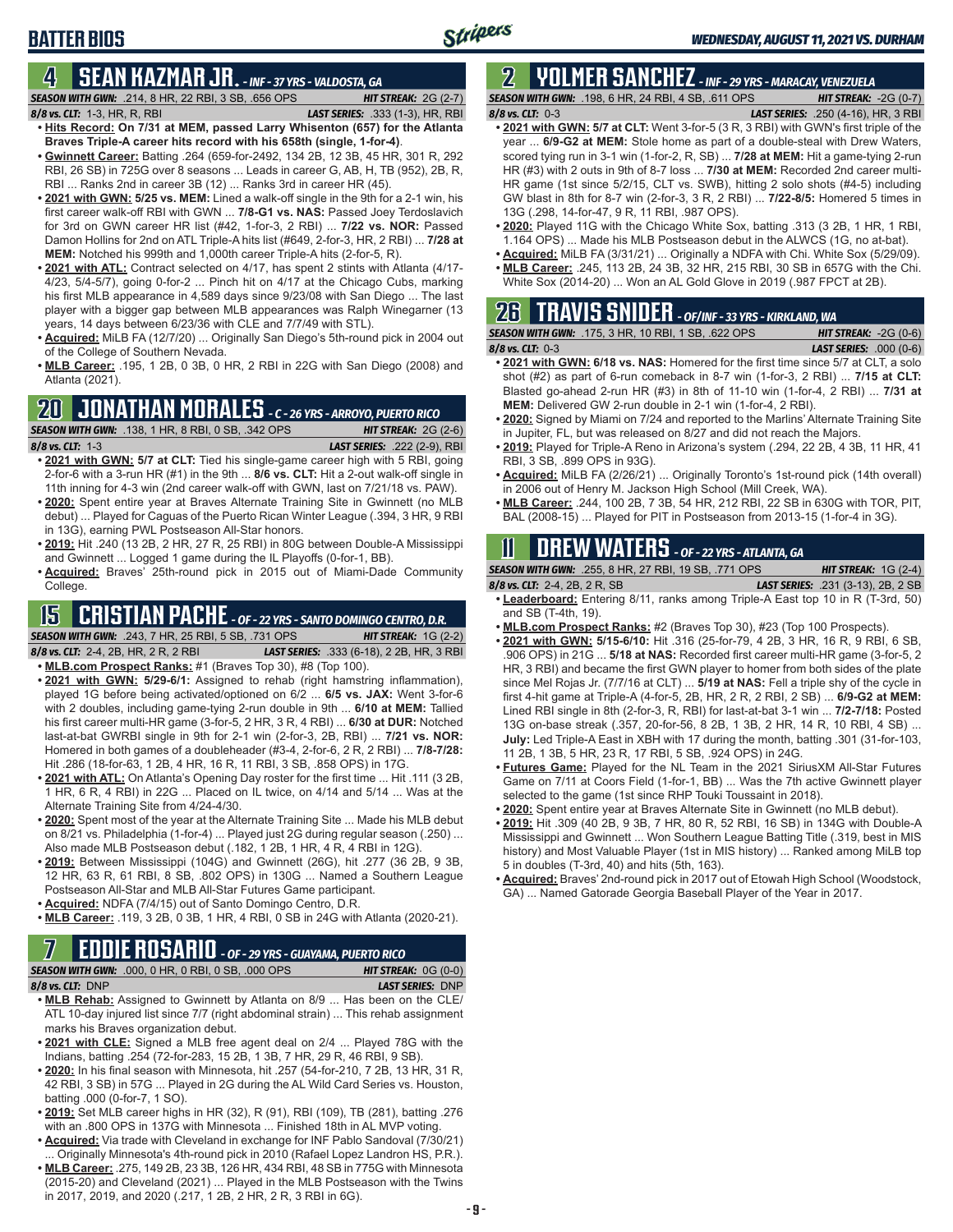### **SEASON SUMMARY**



### **TEAM HIGHS & LOWS**

| <b>OFFENSE:</b>  |  |
|------------------|--|
|                  |  |
|                  |  |
|                  |  |
|                  |  |
|                  |  |
|                  |  |
|                  |  |
|                  |  |
|                  |  |
|                  |  |
|                  |  |
|                  |  |
|                  |  |
|                  |  |
|                  |  |
|                  |  |
|                  |  |
| <b>PITCHING:</b> |  |
|                  |  |
|                  |  |
|                  |  |
|                  |  |
|                  |  |
|                  |  |
|                  |  |
|                  |  |
|                  |  |

#### **DEFENSE:**

| Most Double Plays Turned, Game  3 (5x, last: 7/16 at Charlotte) |  |
|-----------------------------------------------------------------|--|
|                                                                 |  |
|                                                                 |  |
|                                                                 |  |
|                                                                 |  |
|                                                                 |  |

Most Wild Pitches, Game ............................................ 3 (4x, last: 7/15 at Charlotte)

### **TEAM MISCELLANEOUS**

| Largest Blown Lead (Loss)3 Runs (4x, last: 8/6 vs. Charlotte, 5-2, 6-10) |  |
|--------------------------------------------------------------------------|--|
|                                                                          |  |
|                                                                          |  |
| Longest 9.0-Inning Game, Time……………………………………3:43 (7/18 at Charlotte)      |  |
|                                                                          |  |
|                                                                          |  |
|                                                                          |  |
|                                                                          |  |
|                                                                          |  |
|                                                                          |  |
|                                                                          |  |

#### **INDIVIDUAL HIGHS & LOWS**

| <b>HITTING (GAME):</b> |  |
|------------------------|--|
|                        |  |
|                        |  |
|                        |  |
|                        |  |
|                        |  |
|                        |  |
|                        |  |
|                        |  |
|                        |  |
|                        |  |
|                        |  |
|                        |  |
|                        |  |
|                        |  |

#### **PITCHING (GAME):**

#### **DEFENSE (GAME):**

#### **STREAKS**

#### **OFFENSIVE (LONGEST IN 2021 ONLY):**

#### **PITCHING (LONGEST IN 2021 ONLY):**

### **LAST TIME IT HAPPENED (GWINNETT REGULAR-SEASON HISTORY)**

#### **INDIVIDUAL OFFENSE:**

|                             | Homers, Both Sides of Plate  Drew Waters (5/18/21 at Nashville)            |
|-----------------------------|----------------------------------------------------------------------------|
|                             |                                                                            |
|                             |                                                                            |
|                             | Back-to-Back-to-Back Homers  Arcia/Camargo/Demeritte (5/8/21 at Charlotte) |
|                             |                                                                            |
|                             |                                                                            |
|                             |                                                                            |
|                             |                                                                            |
|                             |                                                                            |
|                             |                                                                            |
|                             |                                                                            |
|                             |                                                                            |
|                             |                                                                            |
|                             |                                                                            |
| <b>INDIVIDUAL PITCHING:</b> |                                                                            |
|                             |                                                                            |

| 9.0-Inning No-Hitter (Solo)Todd Redmond (5/28/10 at Louisville)                |  |
|--------------------------------------------------------------------------------|--|
| 9.0-Inning No-Hitter (Comb.) Wooten/Marksberry/Ramirez (6/30/16 at Louisville) |  |
|                                                                                |  |
|                                                                                |  |
|                                                                                |  |
| 21 Consecutive Saves Converted Jairo Asencio (9/6/09-8/8/11)                   |  |
| 25.0-Inning Scoreless Streak Stephen Marek, 25.1 IP (6/6/10-8/2/10)            |  |
|                                                                                |  |

#### **- 10 -**

| <b>TEAM OFFENSE:</b>  |                                                       |
|-----------------------|-------------------------------------------------------|
|                       |                                                       |
|                       |                                                       |
|                       | 23 Hits …………………………………………………………………………8/19/12 at Durham |
|                       |                                                       |
|                       |                                                       |
|                       |                                                       |
|                       |                                                       |
|                       |                                                       |
|                       |                                                       |
|                       |                                                       |
|                       |                                                       |
|                       |                                                       |
|                       |                                                       |
|                       |                                                       |
| <b>TEAM PITCHING:</b> |                                                       |
|                       |                                                       |
|                       |                                                       |
| 23 Hits Allowed       | 7/13/12 at Louisville                                 |

| No-Hitter …………………………………………………………………………………6/30/16 at Louisville |
|----------------------------------------------------------------|
|                                                                |
|                                                                |
|                                                                |
|                                                                |
|                                                                |

#### **TEAM DEFENSE:**

| $1 - 2111 - 2 - 1 - 112 - 1$ |                                                                    |  |
|------------------------------|--------------------------------------------------------------------|--|
|                              | Turn a Triple Play 6/5/21 vs. Jacksonville (Camargo-Kipnis-Snider) |  |
|                              |                                                                    |  |

| <b>TEAM MISCELLANEOUS:</b> |  |
|----------------------------|--|
|                            |  |
|                            |  |

| νι ιαι ινιισι | é |
|---------------|---|
| iyracuse)     | ( |
| 1amnhic)      | I |